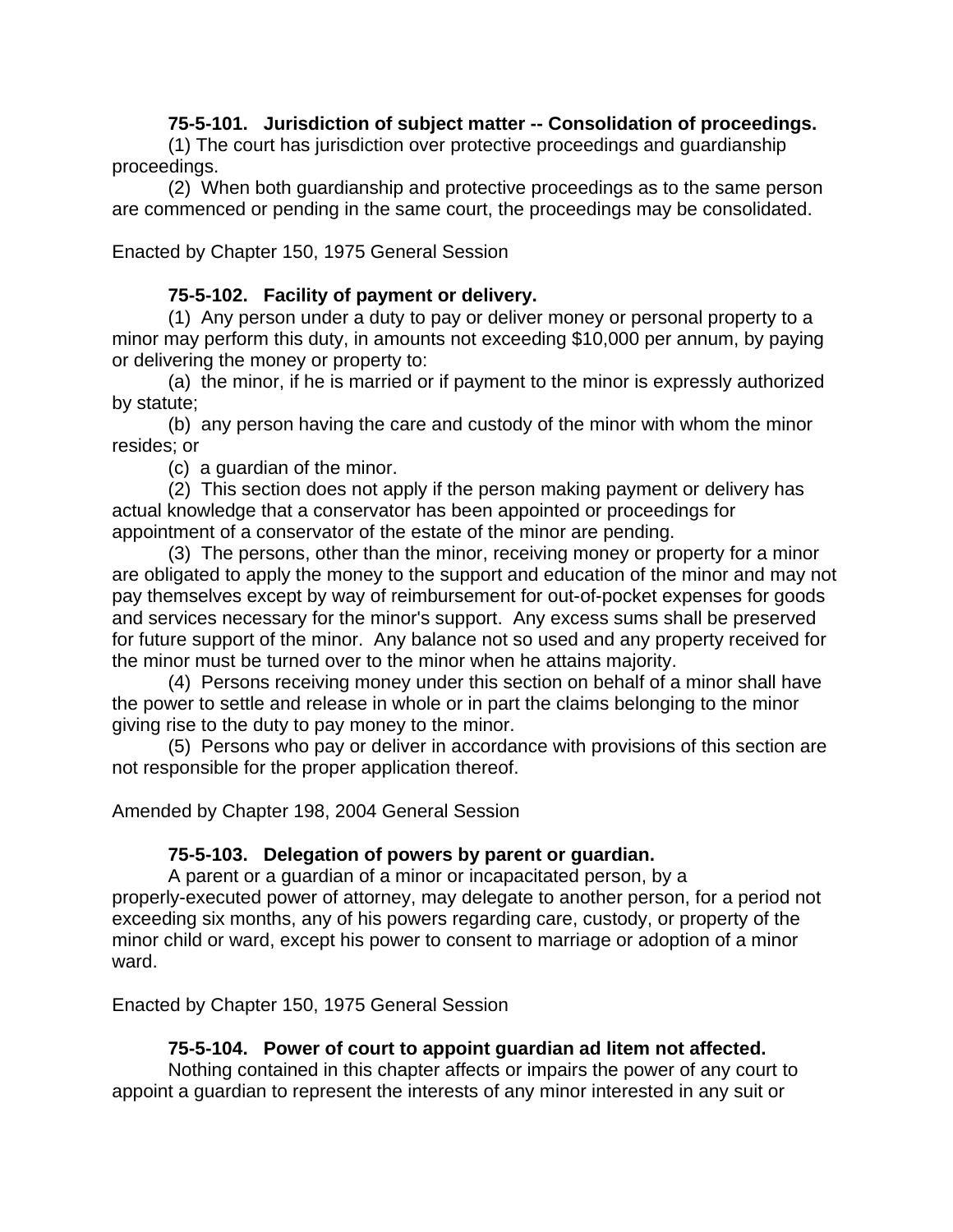matter pending before it.

Enacted by Chapter 150, 1975 General Session

### **75-5-105. Bond of guardian.**

A guardian coming into the possession or control of funds or other property of a minor or incapacitated person may be required by the court to furnish a bond in an amount and under the conditions as set forth for conservators in Sections 75-5-411 and 75-5-412.

Enacted by Chapter 150, 1975 General Session

### **75-5-201. Status of guardian of minor -- General.**

(1) (a) A person becomes a guardian of a minor by acceptance of a testamentary appointment, through appointment by a local school board under Section 53A-2-202, or upon appointment by the court.

(b) The guardianship status continues until terminated, without regard to the location from time to time of the guardian and minor ward.

(2) (a) A document issued by other than a court of law which purports to award guardianship to a person who is not a legal resident of the jurisdiction in which the guardianship is awarded is not valid in the state of Utah until reviewed and approved by a Utah court.

(b) The procedure for obtaining approval of a guardianship under Subsection (2)(a) shall be identical to the procedure required under this part for obtaining a court appointment of a guardian.

Amended by Chapter 124, 1998 General Session

#### **75-5-202. Appointment of guardian of minor.**

(1) The parent of a minor may appoint a guardian of an unemancipated minor by will, as provided in this section, or by other written instrument as provided in Section 75-5-202.5.

(2) Subject to the rights of the minor and others under Section 75-5-203, an appointment by will or written instrument becomes effective upon filing the guardian's acceptance in the court in which the will is probated or the document is filed, if before acceptance, both parents are dead or the surviving parent is adjudged incapacitated.

(3) If both parents are dead, an effective appointment by the parent who died later has priority.

(4) This state recognizes a testamentary appointment effected by filing the guardian's acceptance under a will probated in another state which is the testator's domicile.

(5) Upon acceptance of appointment, written notice of acceptance shall be given by the guardian to the minor and to the person having his care, or to his nearest adult relative.

Amended by Chapter 41, 1985 General Session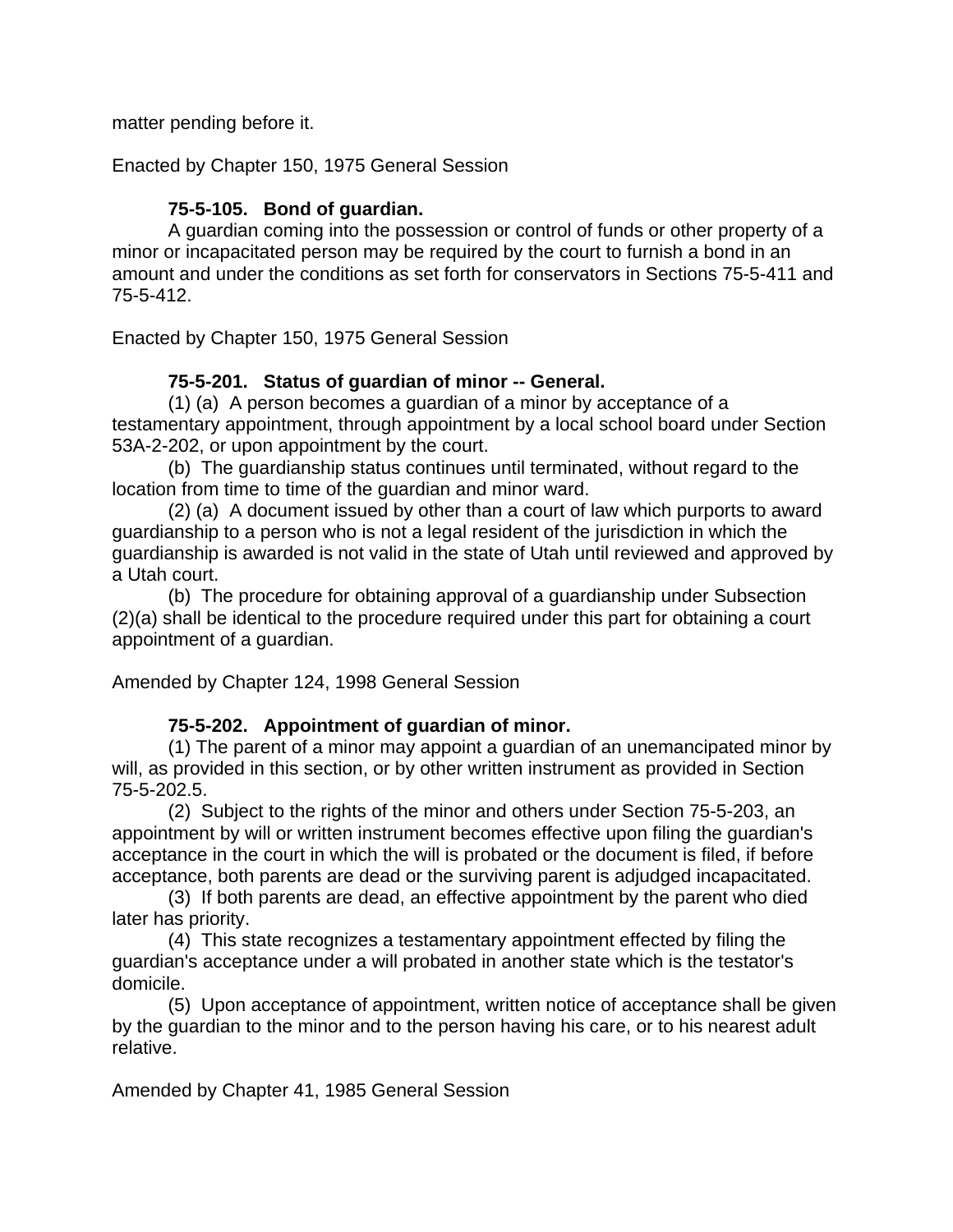### **75-5-202.5. Appointment of guardian by written instrument.**

(1) The parent of an unemancipated minor may appoint a guardian by written instrument designating the guardian. An appointment by written instrument becomes effective where:

(a) the written instrument is filed with the petition for appointment of guardian in the court having probate jurisdiction in the county of residence of the last parent to die, if death occurred in the state, and otherwise in the court having probate jurisdiction in the county in which the minor resides in the state; and

(b) the person appointed as guardian filed in the court having jurisdiction an affidavit of acceptance which states:

(i) the name, address, and age, or birthday if known, of the minor;

(ii) the name, address, and telephone number of the appointee-guardian;

(iii) the names of the parents of the minor and that both are dead or that any surviving parent has been adjudged incapacitated;

(iv) the name of the parent who was last to die and the county where that parent resided at the date of his death;

(v) that the appointee-guardian knows of no other appointment of a guardian which supersedes the appointment by written instrument;

(vi) that the appointee-guardian accepts the appointment.

(2) The latest document appointing a guardian, whether will or written instrument, which is executed by the last parent to die has priority.

(3) Upon acceptance of an appointment, written notice of acceptance shall be given by the guardian to the minor, if he is 14 years of age or older, and to the person having his care or to his nearest adult relative.

(4) For purposes of this chapter, "instrumental" refers to a written instrument as described in this section.

Enacted by Chapter 41, 1985 General Session

## **75-5-203. Objection to appointment.**

Any person interested in the welfare of a minor, or a minor of 14 years or older, may file with the court in which the will is probated or the written instrument is filed a written objection to the appointment before it is accepted or within 30 days after notice of its acceptance. An objection may be withdrawn. An objection does not preclude, after a hearing on the objection, appointment by the court in a proper proceeding of the testamentary or instrumental nominee, or any other suitable person.

Amended by Chapter 41, 1985 General Session

## **75-5-204. Court appointment of guardian of minor -- Conditions for appointment.**

The court may appoint a guardian for an unemancipated minor if all parental rights of custody have been terminated or suspended by circumstances or prior court order. A guardian appointed by will under Section 75-5-202, or by written instrument under Section 75-5-202.5, whose appointment has not been prevented or nullified under Section 75-5-203 has priority over any guardian who may be appointed by the court, but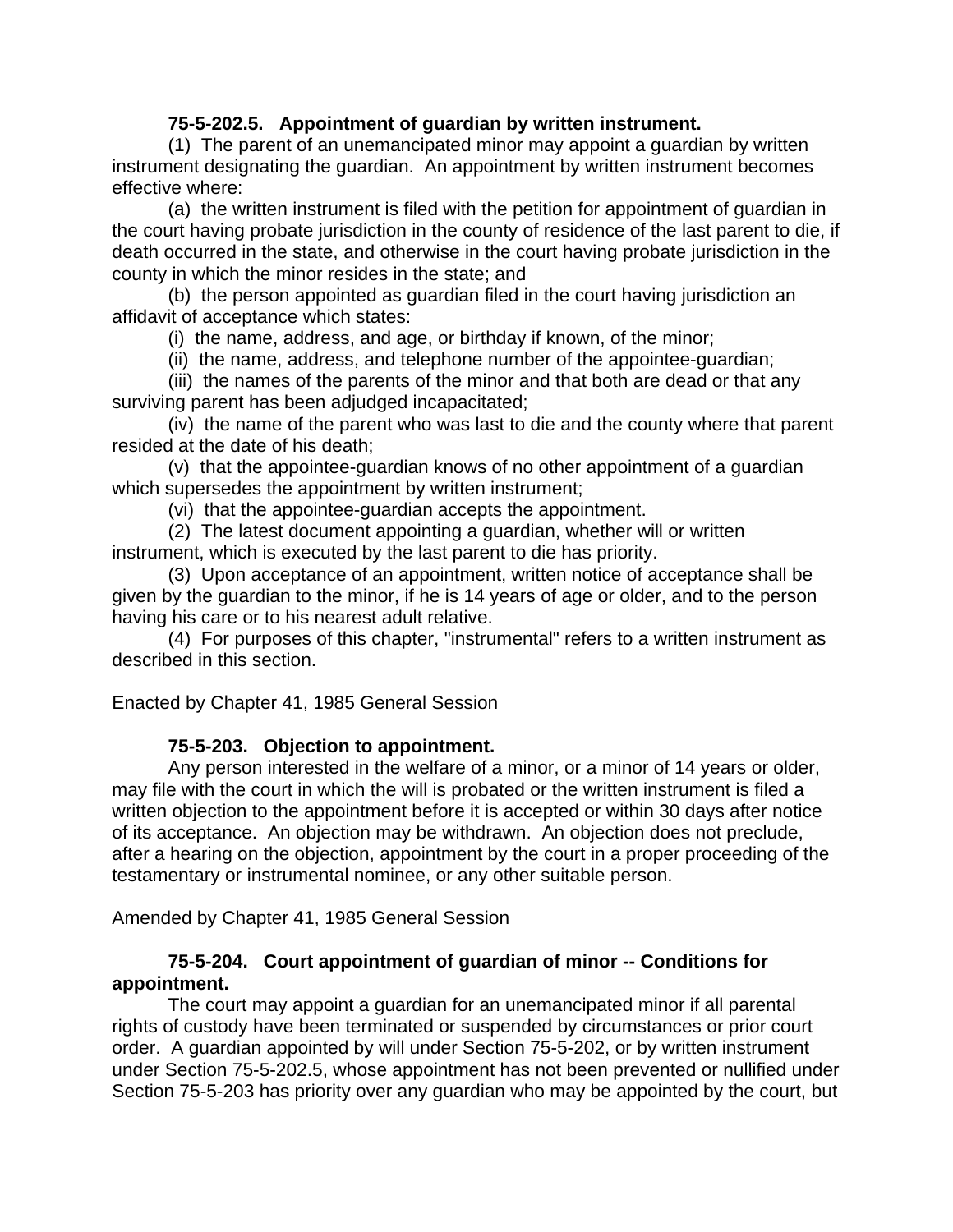the court may proceed with an appointment upon a finding that the testamentary or instrumental guardian has failed to accept the testamentary appointment within 30 days after notice of the guardianship proceeding.

Amended by Chapter 41, 1985 General Session

#### **75-5-205. Court appointment of guardian of minor -- Venue.**

The venue for guardianship proceedings for a minor is in the place where the minor resides or is present.

Enacted by Chapter 150, 1975 General Session

### **75-5-206. Court appointment of guardian of minor -- Qualifications -- Priority of minor's nominee.**

(1) (a) The court may appoint as guardian any person whose appointment would be in the best interests of the minor.

(b) In determining the minor's best interests, the court may consider the minor's physical, mental, moral, and emotional health needs.

(2) Except as provided in Subsection (3), the court shall appoint a person nominated by the minor, if the minor is 14 years of age or older, unless the court finds the appointment contrary to the best interests of the minor.

(3) The court may deny the appointment of a guardian for a minor of school age if it finds that:

(a) if the minor is older than 11 years of age:

(i) the minor has not secured a certificate from the local police authority in the jurisdiction where the minor has lived during the past two years stating that there have been no criminal charges filed against the minor and the minor is not the subject of a criminal investigation in that jurisdiction and given a copy of the certificate to the superintendent of the school district in which the minor would attend school in Utah; or

(ii) a release has not been given by or on behalf of the minor to the superintendent of the school district in which the minor would attend school in Utah within a reasonable time prior to the guardianship hearing, allowing the superintendent full access to all criminal records of the minor in those jurisdictions outside the state where the minor has resided during the previous two years, which release remains part of the minor's school records together with verification of residence for the previous two years, except that information disclosed in the criminal records may not be made a part of the minor's school record;

(b) the school district has proven by a preponderance of the evidence that the primary purpose for the guardianship is to avoid the payment of tuition, which a school district may assess against a nonresident for attendance at a Utah public school; or

(c) after consideration of relevant evidence, including any presented by the school district in which the petitioner resides, the minor's behavior indicates an ongoing unwillingness to abide by applicable law or school rules.

(4) If a school district files an objection for reasons described in Subsection (3)(b), and the court does not find in favor of the school district, the court may award the petitioner attorney fees and costs if the court finds that the school district's arguments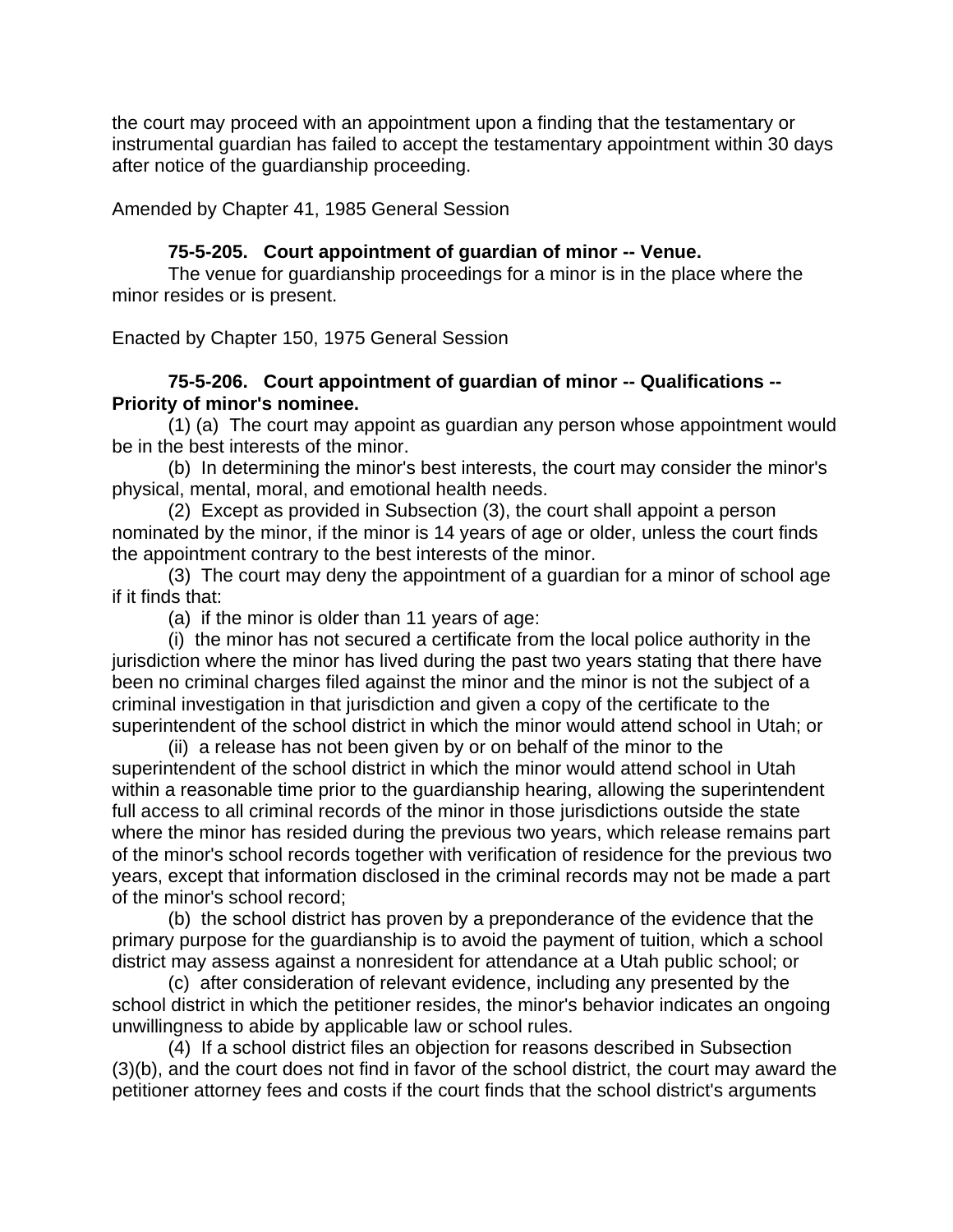lack a reasonable basis in law or fact.

Amended by Chapter 392, 2010 General Session

## **75-5-207. Court appointment of guardian of minor -- Procedure.**

(1) Notice of the time and place of hearing of a petition for the appointment of a guardian of a minor is to be given by the petitioner in the manner prescribed by Section 75-1-401 to:

(a) the minor, if the minor is 14 years of age or older;

(b) the person who has had the principal care and custody of the minor during the 60 days preceding the date of the petition;

(c) any living parent of the minor;

(d) any guardian appointed by the will or written instrument of the parent of the minor who died last; and

(e) the school district in which the petitioner resides and a representative of the school district may participate in the hearing.

(2) (a) Upon hearing, if the court finds that a qualified person seeks appointment, venue is proper, the required notices have been given, the requirements of Sections 75-5-204 and 75-5-206 have been met, and the welfare and best interests of the minor will be served by the requested appointment, it may make the appointment.

(b) In other cases the court may dismiss the proceedings or make any other disposition of the matter that will best serve the interest of the minor.

(3) (a) If necessary, the court may appoint a temporary guardian, with the status of an ordinary guardian of a minor.

(b) The authority of a temporary guardian may not last longer than six months.

(4) If, at any time in the proceeding, the court determines that the interests of the minor are or may be inadequately represented, it may appoint an attorney to represent the minor, giving consideration to the preference of the minor if the minor is 14 years of age or older.

Amended by Chapter 156, 1995 General Session

## **75-5-208. Consent to service by acceptance of appointment -- Notice.**

By accepting a testamentary, instrumental, or court appointment as guardian, a guardian submits personally to the jurisdiction of the court in any proceeding relating to the guardianship that may be instituted by any interested person or any person interested in the welfare of the minor. Notice of any proceeding shall be delivered to the guardian or mailed to him by ordinary mail at his address as listed in the court records and to his address as then known to the petitioner. Letters of guardianship shall indicate whether the guardian was appointed by will, written instrument, or by court order.

Amended by Chapter 41, 1985 General Session

**75-5-209. Powers and duties of guardian of minor -- Residual parental rights and duties -- Adoption of a ward.**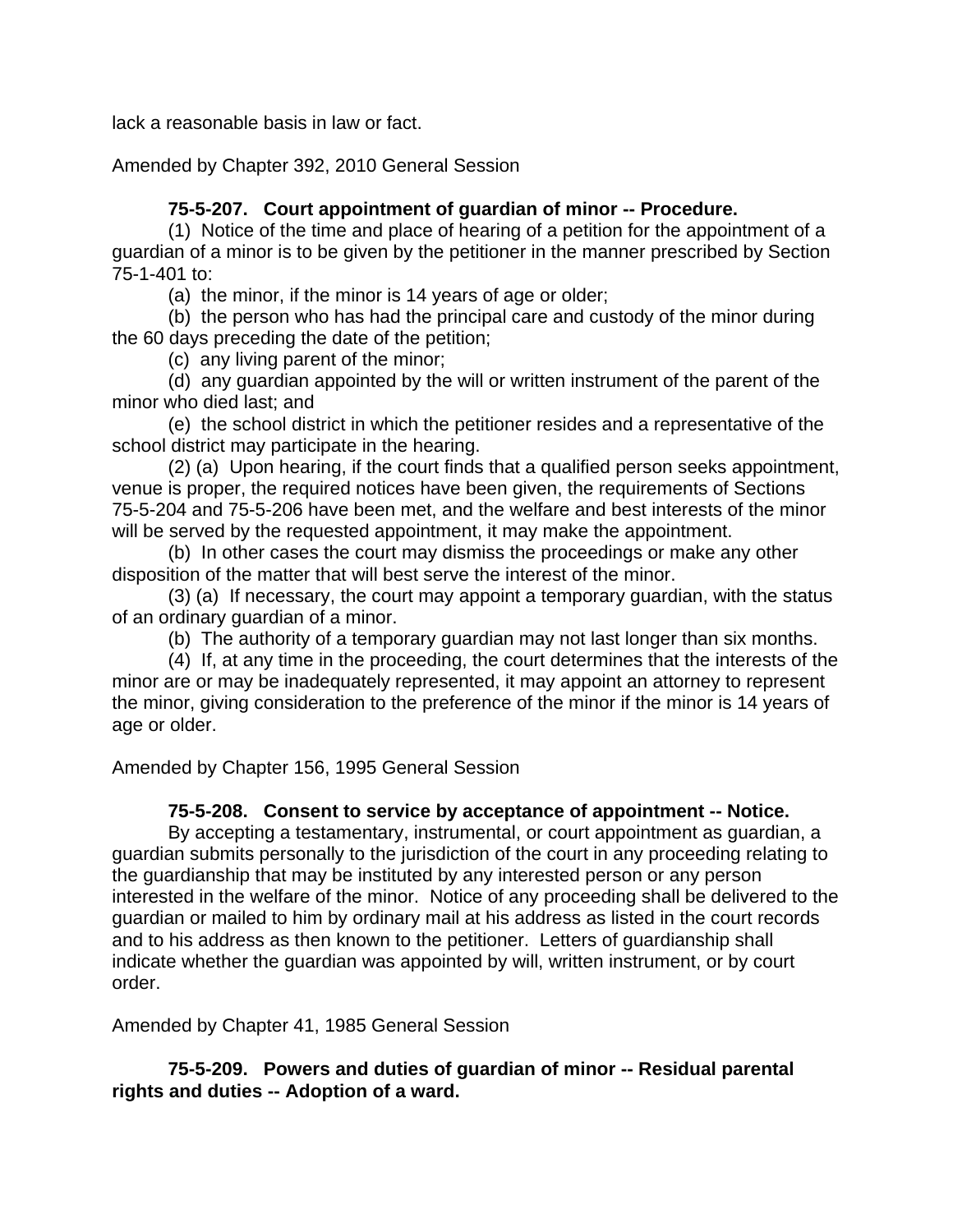(1) For purposes of this section, "residual parental rights and duties" is as defined in Section 78A-6-105.

(2) Except as provided in Subsection (4)(a), a guardian of a minor has the powers and responsibilities of a parent who has not been deprived of custody of the parent's unemancipated minor, including the powers and responsibilities described in Subsection (3).

(3) A guardian of a minor:

(a) must take reasonable care of the personal effects of the guardian's ward;

(b) must commence protective proceedings if necessary to protect other property of the guardian's ward;

(c) subject to Subsection (4)(b), may receive money payable for the support of the ward to the ward's parent, guardian, or custodian under the terms of a:

(i) statutory benefit or insurance system;

(ii) private contract;

(iii) devise;

(iv) trust;

(v) conservatorship; or

(vi) custodianship;

(d) subject to Subsection (4)(b), may receive money or property of the ward paid or delivered by virtue of Section 75-5-102;

(e) except as provided in Subsection (4)(c), must exercise due care to conserve any excess money or property described in Subsection (3)(d) for the ward's future needs;

(f) unless otherwise provided by statute, may institute proceedings to compel the performance by any person of a duty to:

(i) support the ward; or

(ii) pay sums for the welfare of the ward;

(g) is empowered to:

(i) facilitate the ward's education, social, or other activities; and

(ii) subject to Subsection (4)(d), authorize medical or other professional care, treatment, or advice;

(h) may consent to the:

(i) marriage of the guardian's ward, if specifically authorized by a court to give this consent; or

(ii) adoption of the guardian's ward if the:

(A) guardian of the ward is specifically authorized by a court to give this consent; and

(B) parental rights of the ward's parents have been terminated; and

(i) must report the condition of the minor and of the minor's estate that has been subject to the guardian's possession or control:

(i) as ordered by court on petition of any person interested in the minor's welfare; or

(ii) as required by court rule.

(4) (a) Notwithstanding Subsection (2), a guardian of a minor is not:

(i) legally obligated to provide from the guardian's own funds for the ward; and

(ii) liable to third persons by reason of the guardian's relationship for acts of the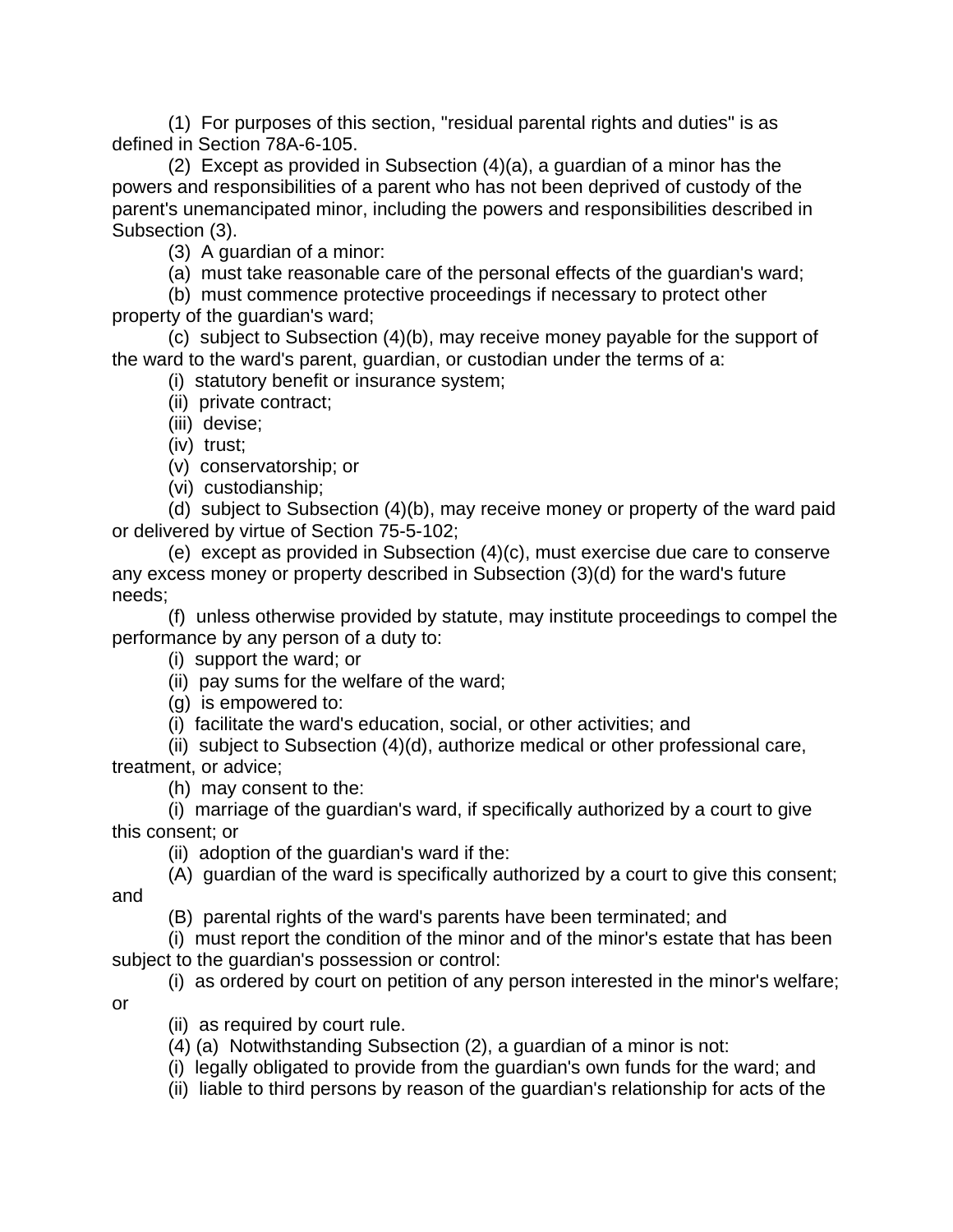ward.

(b) Sums received under Subsection (3)(c) or (d):

(i) may not be used for compensation for the services of a guardian, except as:

(A) approved by court order; or

(B) determined by a duly appointed conservator other than the guardian; and

(ii) shall be applied to the ward's current needs for support, care, and education.

(c) Notwithstanding Subsection (3)(e), if a conservator is appointed for the estate of the ward, the excess shall be paid over at least annually to the conservator.

(d) A guardian of a minor is not, by reason of giving the authorization described in Subsection  $(3)(g)(ii)$ , liable for injury to the minor resulting from the negligence or acts of third persons, unless it would have been illegal for a parent to have given the authorization.

(5) A parent of a minor for whom a guardian is appointed retains residual parental rights and duties.

(6) If a parent of a minor for whom a guardian is appointed consents to the adoption of the minor, the guardian is entitled to:

(a) receive notice of the adoption proceeding pursuant to Section 78B-6-110;

(b) intervene in the adoption; and

(c) present evidence to the court relevant to the best interest of the child pursuant to Subsection 78B-6-110(11).

(7) If a minor for whom a guardian is appointed is adopted subsequent to the appointment, the guardianship shall terminate when the adoption is finalized.

Amended by Chapter 3, 2008 General Session

## **75-5-210. Termination of appointment of guardian -- General.**

A guardian's authority and responsibility terminates upon the death, resignation, or removal of the guardian or upon the minor's death, adoption, marriage, or attainment of majority, but termination does not affect his liability for prior acts nor his obligation to account for funds and assets of his ward. Resignation of a guardian does not terminate the guardianship until it has been approved by the court. A testamentary appointment under an informally probated will terminates if the will is later denied probate in a formal proceeding.

Enacted by Chapter 150, 1975 General Session

## **75-5-211. Proceedings subsequent to appointment -- Venue.**

(1) The court where the ward resides has concurrent jurisdiction with the court which appointed the guardian, or in which acceptance of an appointment by will or written instrument was filed, over resignation, removal, accounting, and other proceedings relating to the guardianship.

(2) If the court located where the ward resides is not the court in which acceptance of appointment is filed, the court in which proceedings subsequent to appointment are commenced shall in all appropriate cases notify the other court, in this or another state, and after consultation with that court determine whether to retain jurisdiction or transfer the proceedings to the other court, whichever is in the best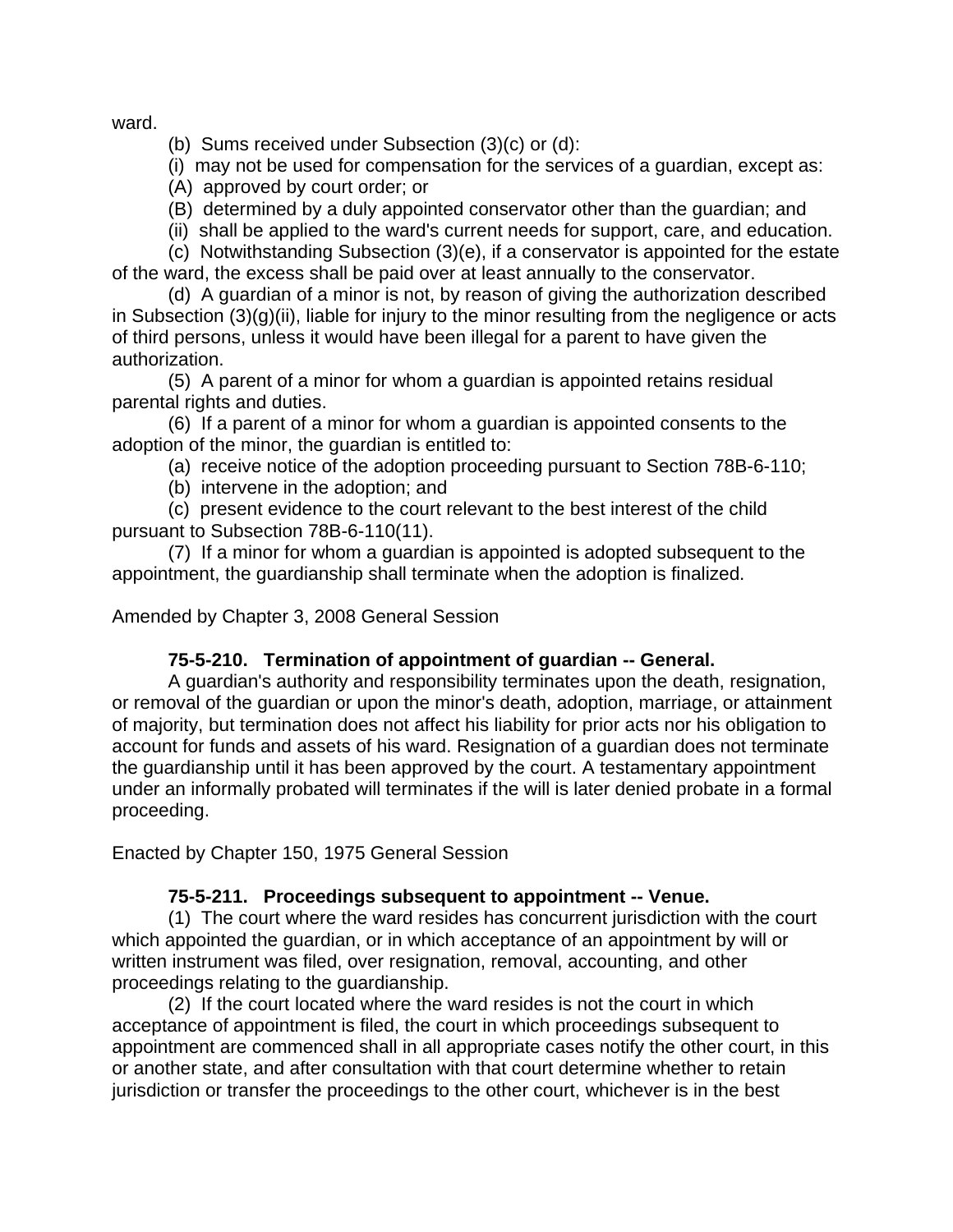interest of the ward. A copy of any order accepting a resignation or removing a guardian shall be sent to the court in which acceptance of appointment is filed.

Amended by Chapter 41, 1985 General Session

#### **75-5-212. Resignation or removal proceedings.**

(1) Any person interested in the welfare of a ward, or the ward, if 14 or more years of age, may petition for removal of a guardian on the ground that removal would be in the best interest of the ward. A guardian may petition for permission to resign. A petition for removal or for permission to resign may, but need not, include a request for appointment of a successor guardian.

(2) After notice and hearing on a petition for removal or for permission to resign, the court may terminate the guardianship and make any further order that may be appropriate.

(3) If, at any time in the proceeding, the court determines that the interests of the ward are, or may be, inadequately represented, it may appoint an attorney to represent the minor, giving consideration to the preference of the minor if the minor is 14 or more years of age.

### Enacted by Chapter 150, 1975 General Session

### **75-5-301. Appointment of guardian for incapacitated person.**

(1) The parent of an incapacitated person may by will, or by written instrument as provided in Section 75-5-202.5, appoint a guardian of the incapacitated person. A testamentary appointment by a parent becomes effective when, after having given seven days' prior written notice of his intention to do so to the incapacitated person and to the person having his care or with whom he resides or to at least one adult relative in the nearest degree of kinship to the incapacitated person in which there is an adult, the guardian files acceptance of appointment in the court in which the will is informally or formally probated, or where the written instrument is filed, if prior thereto both parents are dead or the surviving parent is adjudged incapacitated. If both parents are dead, an effective appointment by the parent who died later has priority unless it is terminated by the denial of probate in formal proceedings. A provision contained in a person's will or written instrument appointing a guardian of his minor children is not to be considered to be an appointment of a guardian of an incapacitated adult child unless it appears from the will that this was the testator's intention.

(2) The spouse of a married incapacitated person may by will or written instrument appoint a guardian of the incapacitated person. The appointment becomes effective when, after having given seven days' prior written notice of his intention to do so to the incapacitated person and to the person having his care or with whom he resides or to at least one adult relative in the nearest degree of kinship to the incapacitated person in which there is an adult, the guardian files acceptance of appointment in the court in which the will is informally or formally probated or the written instrument is filed. An effective appointment by a spouse has priority over an appointment by a parent unless it is terminated by the denial of probate in formal proceedings.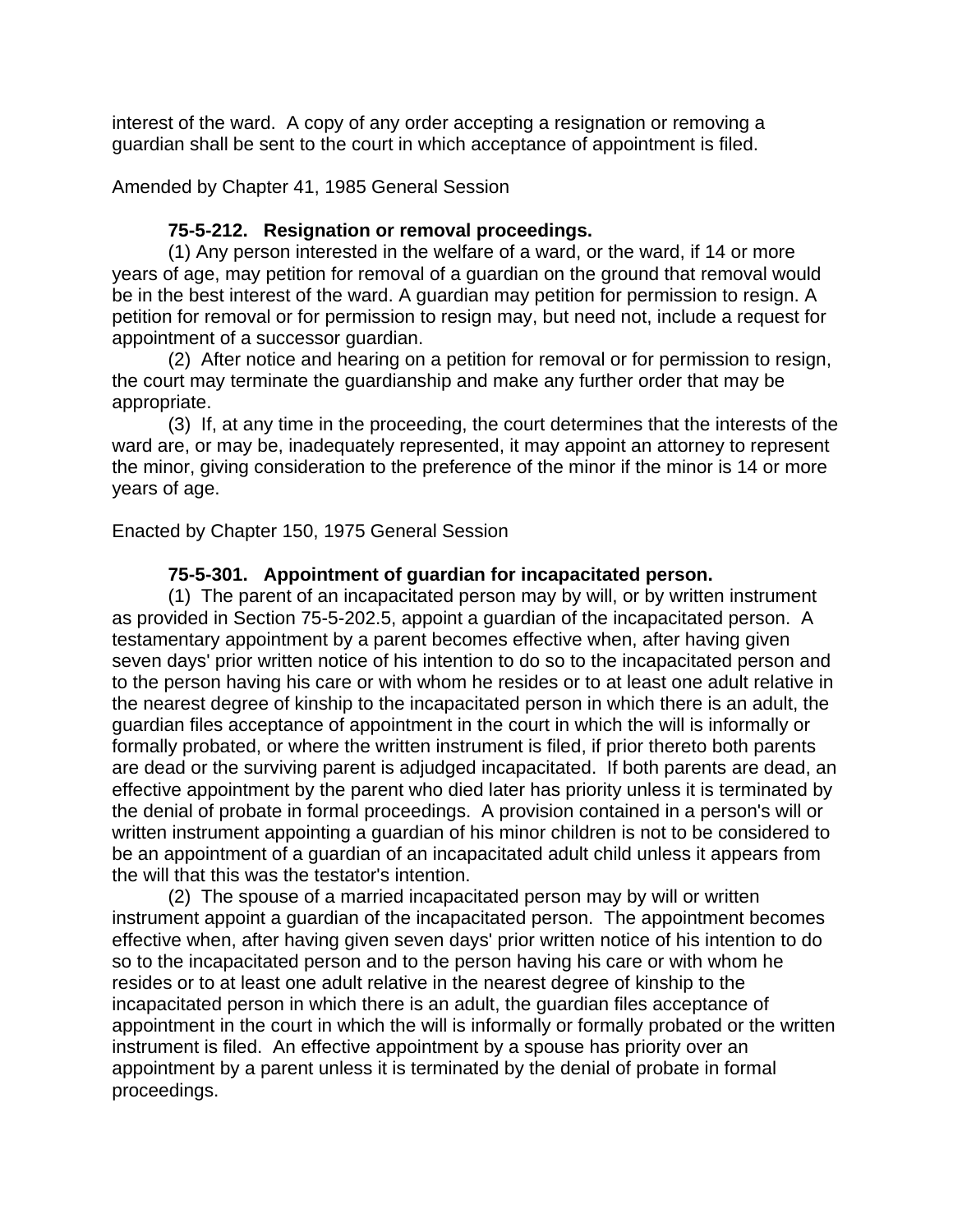(3) This state shall recognize a testamentary appointment effected by filing acceptance under a will probated at the testator's domicile in another state.

(4) On the filing with the court in which the will was probated or the written instrument was filed, of written objection to the appointment by the person for whom a testamentary or instrumental appointment of guardian has been made, the appointment is terminated. An objection does not prevent appointment by the court in a proper proceeding of the nominee named by will or written instrument or any other suitable person upon an adjudication of incapacity in proceedings under the succeeding sections of this part.

Amended by Chapter 41, 1985 General Session

# **75-5-302. Venue.**

The venue for guardianship proceedings for an incapacitated person is in the place where the incapacitated person resides or is present. If the incapacitated person is admitted to an institution pursuant to order of a court of competent jurisdiction, venue is also in the county in which that court sits.

Enacted by Chapter 150, 1975 General Session

### **75-5-303. Procedure for court appointment of a guardian of an incapacitated person.**

(1) The incapacitated person or any person interested in the incapacitated person's welfare may petition for a finding of incapacity and appointment of a guardian.

(2) Upon the filing of a petition, the court shall set a date for hearing on the issues of incapacity. Unless the allegedly incapacitated person has counsel of the person's own choice, the court shall appoint an attorney to represent the person in the proceeding the cost of which shall be paid by the person alleged to be incapacitated. If the court determines that the petition is without merit, the attorney fees and court costs shall be paid by the person filing the petition. If the court appoints the petitioner or the petitioner's nominee as guardian of the incapacitated person, regardless of whether the nominee is specified in the moving petition or nominated during the proceedings, the petitioner shall be entitled to receive from the incapacitated person reasonable attorney fees and court costs incurred in bringing, prosecuting, or defending the petition.

(3) The legal representation of the incapacitated person by an attorney shall terminate upon the appointment of a guardian, unless:

(a) there are separate conservatorship proceedings still pending before the court subsequent to the appointment of a guardian;

(b) there is a timely filed appeal of the appointment of the guardian or the determination of incapacity; or

(c) upon an express finding of good cause, the court orders otherwise.

(4) The person alleged to be incapacitated may be examined by a physician appointed by the court who shall submit a report in writing to the court and may be interviewed by a visitor sent by the court. The visitor also may interview the person seeking appointment as guardian, visit the present place of abode of the person alleged to be incapacitated and the place it is proposed that the person will be detained or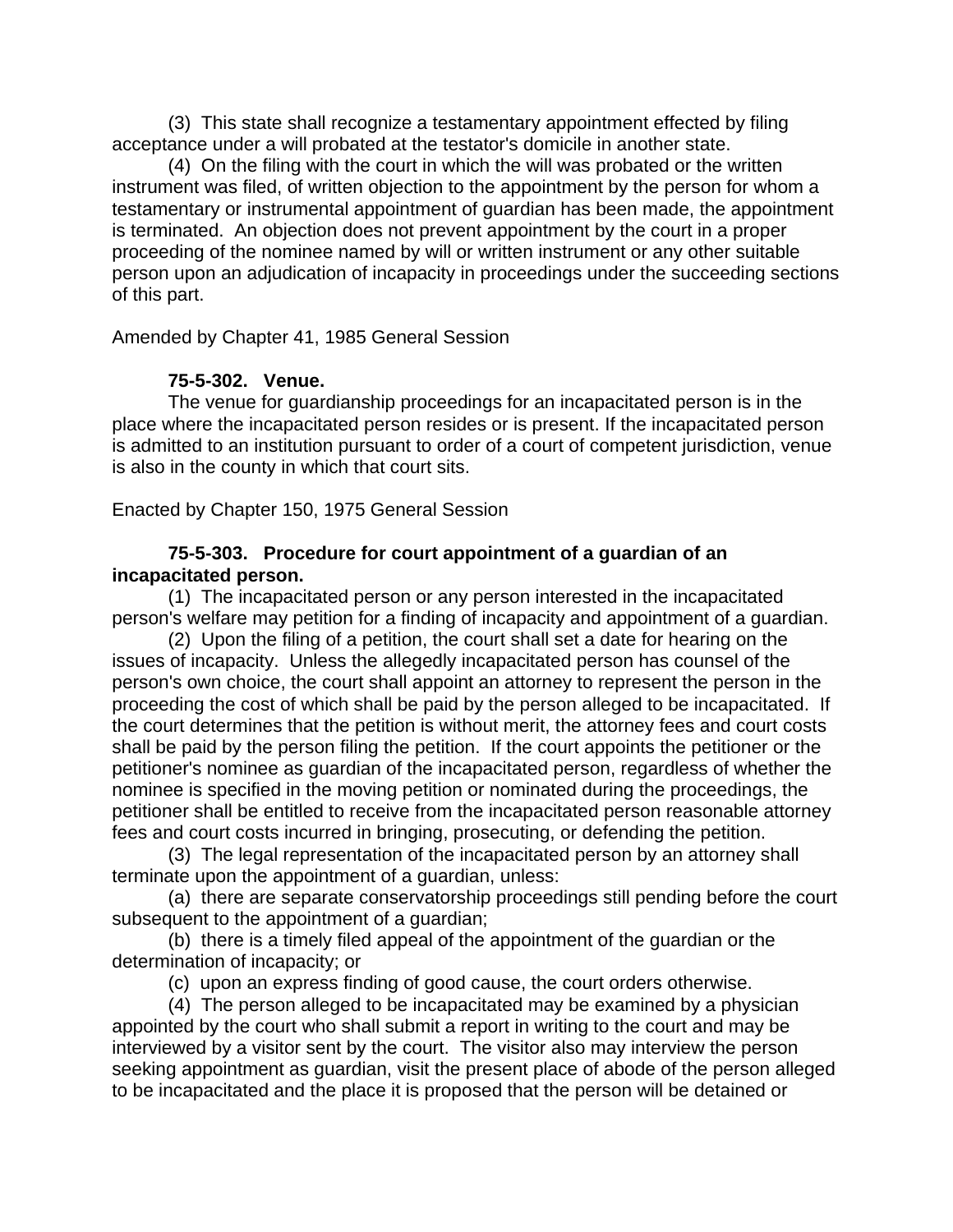reside if the requested appointment is made, conduct other investigations or observations as directed by the court, and submit a report in writing to the court.

(5) (a) The person alleged to be incapacitated shall be present at the hearing in person and see or hear all evidence bearing upon the person's condition. If the person seeking the guardianship requests a waiver of presence of the person alleged to be incapacitated, the court shall order an investigation by a court visitor, the costs of which shall be paid by the person seeking the guardianship.

(b) The investigation by a court visitor is not required if there is clear and convincing evidence from a physician that the person alleged to be incapacitated has:

(i) fourth stage Alzheimer's Disease;

- (ii) extended comatosis; or
- (iii) (A) an intellectual disability; and
- (B) an intelligence quotient score under 20 to 25.

(c) The person alleged to be incapacitated is entitled to be represented by counsel, to present evidence, to cross-examine witnesses, including the court-appointed physician and the visitor, and to trial by jury. The issue may be determined at a closed hearing without a jury if the person alleged to be incapacitated or the person's counsel so requests.

Amended by Chapter 364, 2013 General Session

### **75-5-304. Findings -- Limited guardianship preferred -- Order of appointment.**

(1) The court may appoint a guardian as requested if it is satisfied that the person for whom a guardian is sought is incapacitated and that the appointment is necessary or desirable as a means of providing continuing care and supervision of the incapacitated person.

(2) The court shall prefer a limited guardianship and may only grant a full guardianship if no other alternative exists. If the court does not grant a limited guardianship, a specific finding shall be made that nothing less than a full guardianship is adequate.

(3) A guardian appointed by will or written instrument, under Section 75-5-301, whose appointment has not been prevented or nullified under Subsection 75-5-301(4), has priority over any guardian who may be appointed by the court, but the court may proceed with an appointment upon a finding that the testamentary or instrumental guardian has failed to accept the appointment within 30 days after notice of the guardianship proceeding. Alternatively, the court may dismiss the proceeding or enter any other appropriate order.

Amended by Chapter 104, 1988 General Session

## **75-5-305. Acceptance of appointment -- Consent to jurisdiction.**

By accepting appointment, a guardian submits personally to the jurisdiction of the court in any proceeding relating to the guardianship that may be instituted by any interested person or any person interested in the welfare of the ward. Notice of any proceeding shall be delivered to the guardian or mailed to him by ordinary mail at his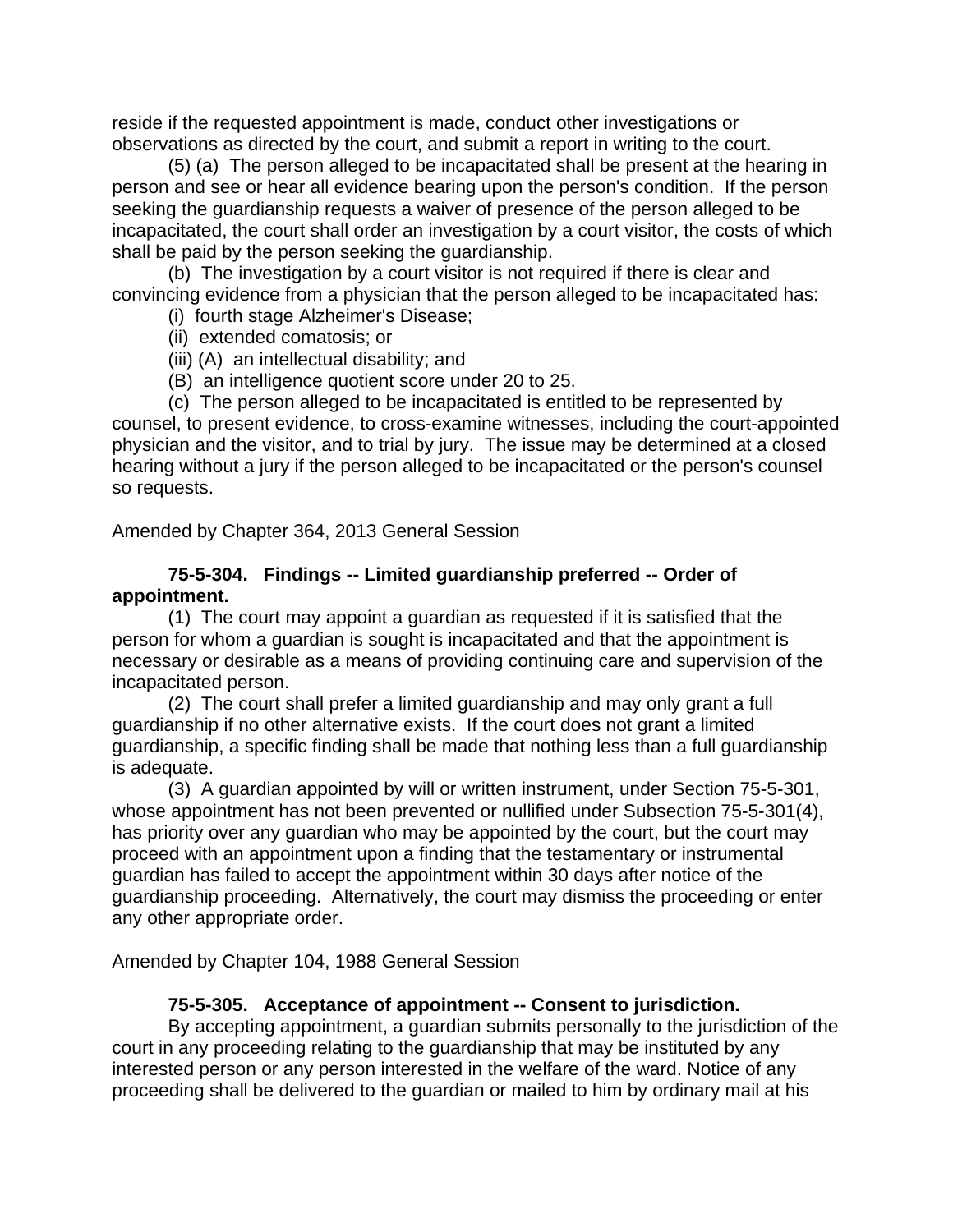address as listed in the court records and to his address as then known to the petitioner.

Amended by Chapter 194, 1977 General Session

#### **75-5-306. Termination of guardianship for incapacitated person.**

The authority and responsibility of a guardian for an incapacitated person terminates upon the death of the guardian or ward, the determination of incapacity of the guardian, or upon removal or resignation as provided in Section 75-5-307. Resignation of a guardian does not terminate the guardianship until it has been approved by the court. Testamentary appointment under an informally probated will terminates if the will is later denied probate in a formal proceeding. Termination does not affect his liability for prior acts nor his obligation to account for funds and assets of his ward.

Amended by Chapter 194, 1977 General Session

### **75-5-307. Removal or resignation of guardian -- Termination of incapacity.**

(1) On petition of the ward or any person interested in the ward's welfare, the court may remove a guardian and appoint a successor if in the best interests of the ward. On petition of the guardian, the court may accept the guardian's resignation and make any other order which may be appropriate.

(2) An order adjudicating incapacity may specify a minimum period, not exceeding one year, during which no petition for an adjudication that the ward is no longer incapacitated may be filed without special leave. Subject to this restriction, the ward or any person interested in the ward's welfare may petition for an order that the ward is no longer incapacitated and for removal or resignation of the quardian. A request for this order may be made by informal letter to the court or judge and any person who knowingly interferes with transmission of this kind of request to the court or judge may be adjudged guilty of contempt of court.

(3) Before removing a guardian, accepting the resignation of a guardian, or ordering that a ward's incapacity has terminated, the court shall follow the same procedures to safeguard the rights of the ward as apply to a petition for appointment of a guardian as provided in Section 75-5-303. The court is not required to appoint an attorney to represent the ward if the case is uncontested and the ward's incapacity is not at issue.

Amended by Chapter 274, 2012 General Session

## **75-5-308. Visitor in guardianship proceeding.**

A visitor is, with respect to guardianship proceedings, a person who is trained in law, nursing, or social work and is an officer, employee, or special appointee of the court with no personal interest in the proceedings.

Enacted by Chapter 150, 1975 General Session

#### **75-5-309. Notices in guardianship proceedings.**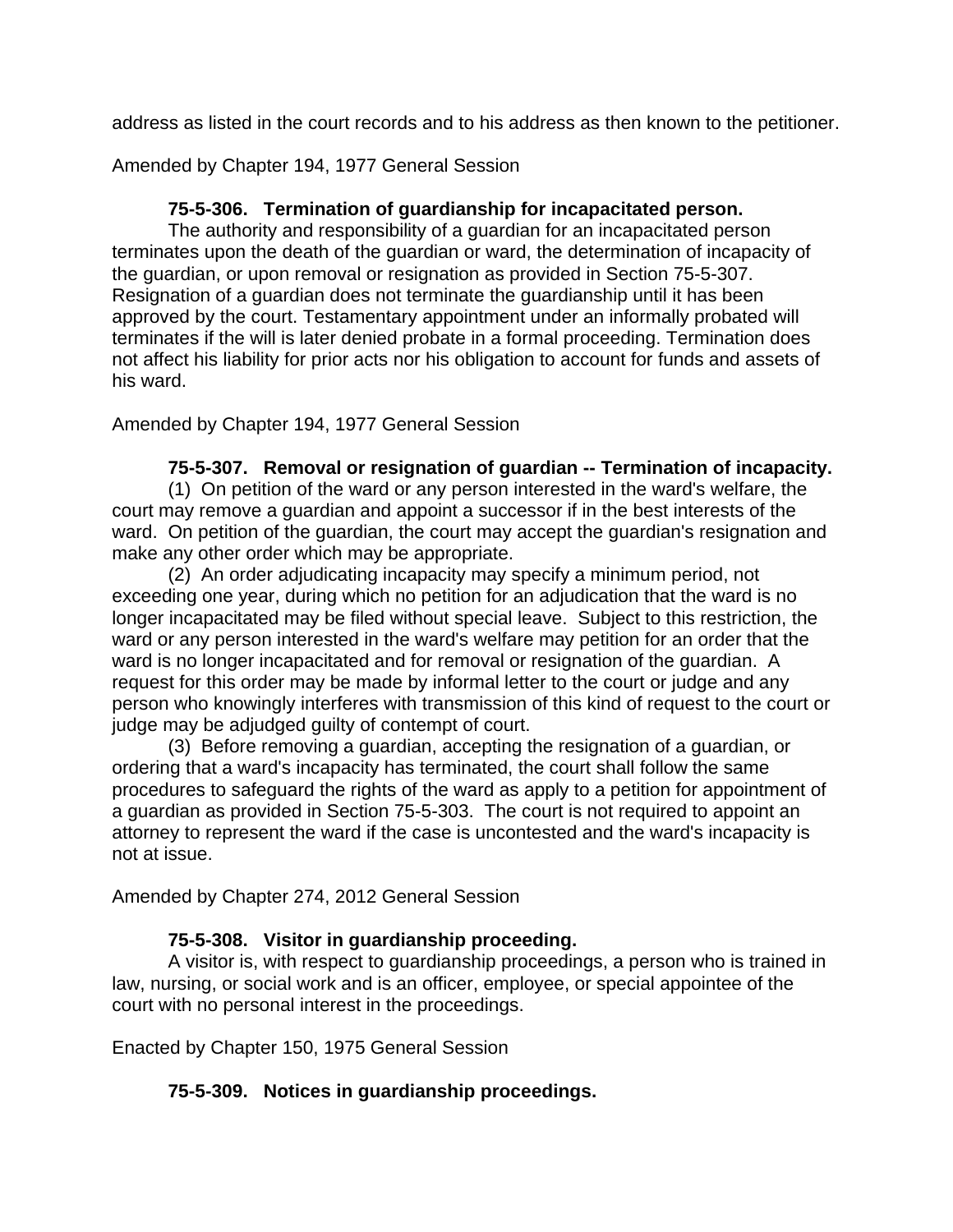(1) In a proceeding for the appointment or removal of a guardian of an incapacitated person other than the appointment of a temporary guardian or temporary suspension of a guardian, notice of hearing shall be given to each of the following:

(a) the ward or the person alleged to be incapacitated and spouse, parents, and adult children of the ward or person;

(b) any person who is serving as guardian or conservator or who has care and custody of the ward or person;

(c) in case no other person is notified under Subsection (1)(a), at least one of the closest adult relatives, if any can be found; and

(d) any guardian appointed by the will of the parent who died later or spouse of the incapacitated person.

(2) The notice shall be in plain language and large type and the form shall have the final approval of the Judicial Council. The notice shall indicate the time and place of the hearing, the possible adverse consequences to the person receiving notice of rights, a list of rights, including the person's own or a court appointed counsel, and a copy of the petition.

(3) Notice shall be served personally on the alleged incapacitated person and the person's spouse and parents if they can be found within the state. Notice to the spouse and parents, if they cannot be found within the state, and to all other persons except the alleged incapacitated person shall be given as provided in Section 75-1-401. Waiver of notice by the person alleged to be incapacitated is not effective unless the person attends the hearing or the person's waiver of notice is confirmed in an interview with the visitor appointed pursuant to Section 75-5-303.

Amended by Chapter 104, 1988 General Session

#### **75-5-310. Temporary guardians.**

(1) If an incapacitated person has no guardian and an emergency exists or if an appointed guardian is not effectively performing his duties and the court further finds that the welfare of the incapacitated person requires immediate action, it may, without notice, appoint an appropriate official as temporary guardian for the person for a specified period not to exceed 30 days pending notice and hearing.

(2) The court shall, in all cases in which a temporary guardian is appointed, hold a hearing within five days pursuant to Section 75-5-303. Unless the allegedly incapacitated person has already obtained counsel, the court may appoint an appropriate official or attorney to represent that person in the proceeding. Until the full hearing and order of the court, the temporary guardian shall be charged with the care and custody of the ward and shall not permit the ward to be removed from this state. The authority of any permanent guardian previously appointed by the court is suspended so long as a temporary guardian has authority. A temporary guardian may be removed at any time, and shall obey such orders and make such reports as the court requires.

Amended by Chapter 244, 1979 General Session

## **75-5-311. Who may be guardian -- Priorities.**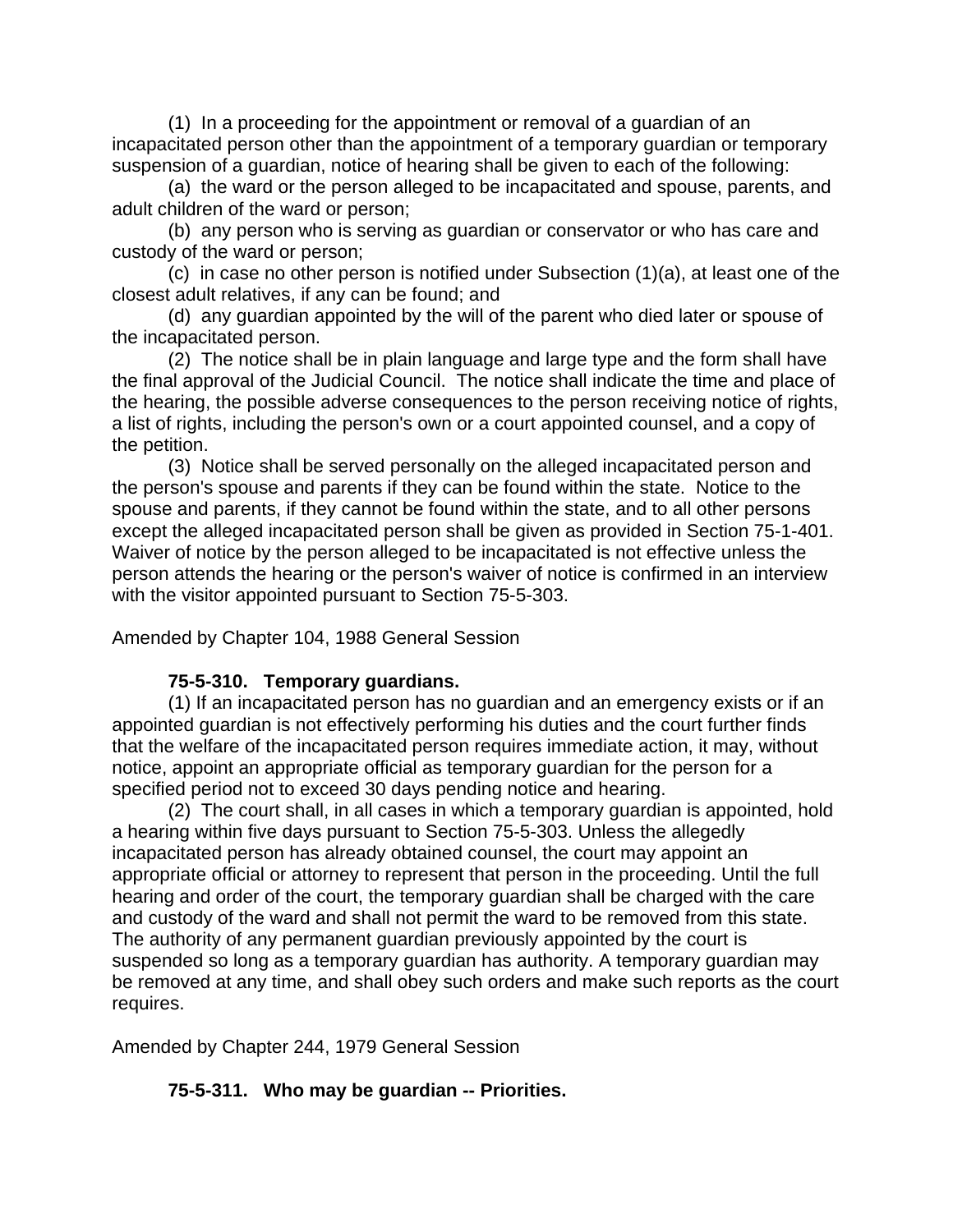(1) As used in this section:

(a) "Specialized care professional" means a person who is certified as a National Certified Guardian or National Master Guardian by the Center for Guardianship Certification or similar organization.

(b) "Suitable institution" means any nonprofit or for profit corporation, partnership, sole proprietorship, or other type of business organization that is owned, operated by, or employs a specialized care professional.

(2) The court shall appoint a guardian in accordance with the incapacitated person's most recent nomination, unless that person is disqualified or the court finds other good cause why the person should not serve as guardian. That nomination shall have been made prior to the person's incapacity, shall be in writing and shall be signed by the person making the nomination. The nomination shall be in substantially the following form:

#### Nomination of Guardian by an Adult

I, (Name), being of sound mind and not acting under duress, fraud, or other undue influence, do hereby nominate (Name, current residence, and relationship, if any, of the nominee) to serve as my guardian in the event that after the date of this instrument I become incapacitated.

Executed at \_\_\_\_\_\_\_\_\_\_\_\_\_\_\_\_\_\_\_\_\_\_\_\_\_\_\_\_ (city, state) on this \_\_\_\_\_\_\_\_\_\_\_\_\_ day of \_\_\_\_\_\_\_\_\_\_\_\_\_\_\_ \_\_\_\_\_\_\_\_\_\_\_\_\_\_\_\_\_\_\_\_\_\_\_\_\_\_\_\_\_\_\_\_\_\_\_\_

(Signature)

(3) Except as provided in Subsection (2), persons who are not disqualified have priority for appointment as guardian in the following order:

(a) a person who has been nominated by the incapacitated person, by any means other than that described in Subsection (2), if the incapacitated person was 14 years of age or older when the nomination was executed and, in the opinion of the court, that person acted with sufficient mental capacity to make the nomination;

(b) the spouse of the incapacitated person;

(c) an adult child of the incapacitated person;

(d) a parent of the incapacitated person, including a person nominated by will, written instrument, or other writing signed by a deceased parent;

(e) any relative of the incapacitated person with whom he has resided for more than six months prior to the filing of the petition;

(f) a person nominated by the person who is caring for him or paying benefits to him;

(g) a specialized care professional, so long as the specialized care professional does not:

(i) profit financially or otherwise from or receive compensation for acting in that capacity, except for the direct costs of providing guardianship or conservatorship services; or

(ii) otherwise have a conflict of interest in providing those services; or

(h) any competent person or suitable institution.

Amended by Chapter 364, 2013 General Session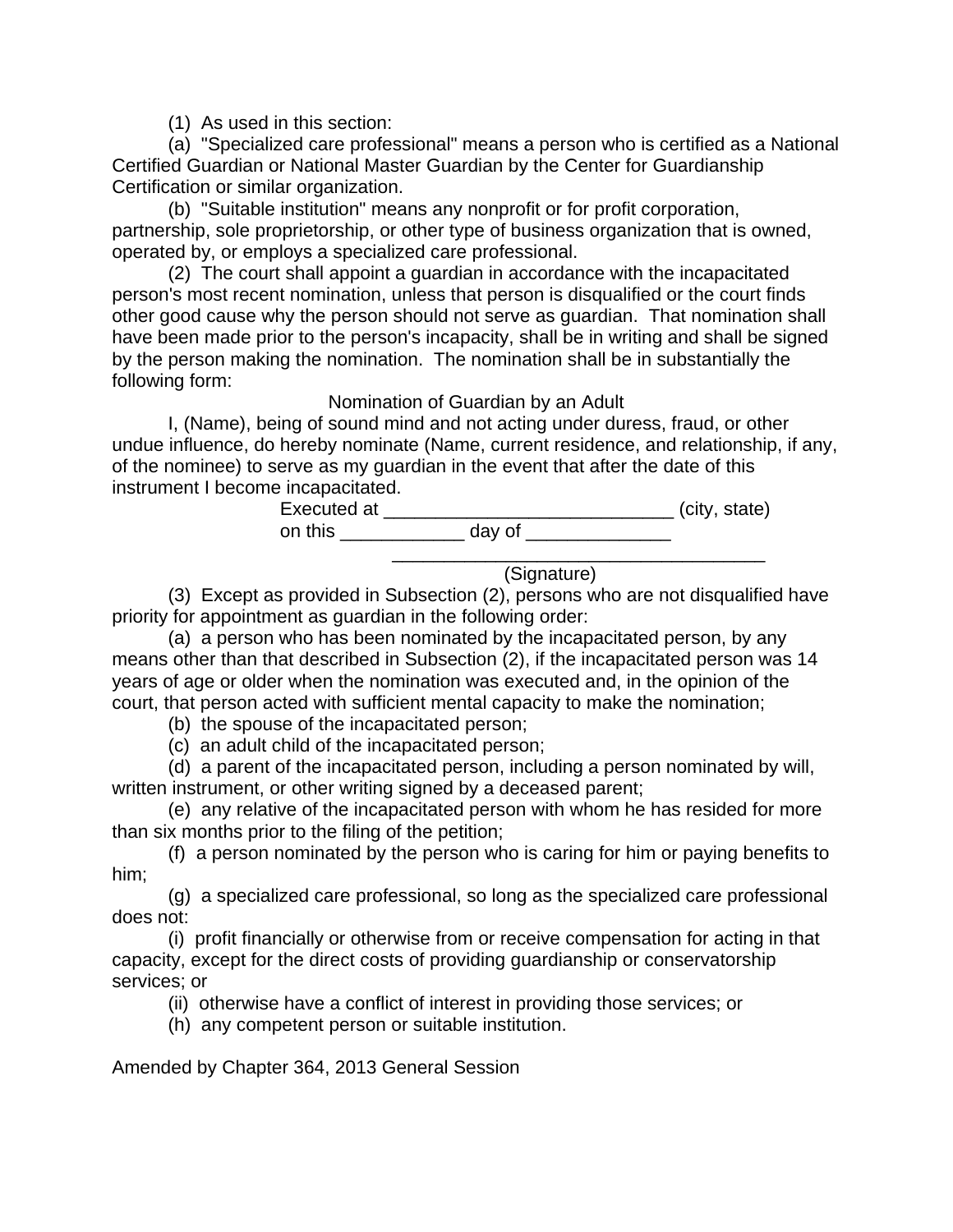#### **75-5-312. General powers and duties of guardian -- Penalties.**

(1) A guardian of an incapacitated person has only the powers, rights, and duties respecting the ward granted in the order of appointment under Section 75-5-304.

(2) Absent a specific limitation on the guardian's power in the order of appointment, the guardian has the same powers, rights, and duties respecting the ward that a parent has respecting the parent's unemancipated minor child except that a guardian is not liable to third persons for acts of the ward solely by reason of the parental relationship. In particular, and without qualifying the foregoing, a guardian has the following powers and duties, except as modified by order of the court:

(a) To the extent that it is consistent with the terms of any order by a court of competent jurisdiction relating to detention or commitment of the ward, the guardian is entitled to custody of the person of the ward and may establish the ward's place of abode within or without this state.

(b) If entitled to custody of the ward the guardian shall provide for the care, comfort, and maintenance of the ward and, whenever appropriate, arrange for the ward's training and education. Without regard to custodial rights of the ward's person, the guardian shall take reasonable care of the ward's clothing, furniture, vehicles, and other personal effects and commence protective proceedings if other property of the ward is in need of protection.

(c) A guardian may give any consents or approvals that may be necessary to enable the ward to receive medical or other professional care, counsel, treatment, or service.

(d) If no conservator for the estate of the ward has been appointed, the guardian may:

(i) institute proceedings to compel any person under a duty to support the ward or to pay sums for the welfare of the ward to perform that duty; or

(ii) receive money and tangible property deliverable to the ward and apply the money and property for support, care, and education of the ward; but the guardian may not use funds from the ward's estate for room and board which the guardian, the guardian's spouse, parent, or child have furnished the ward unless a charge for the service is approved by order of the court made upon notice to at least one adult relative in the nearest degree of kinship to the ward in which there is an adult. The guardian must exercise care to conserve any excess for the ward's needs.

(e) (i) A guardian is required to report the condition of the ward and of the estate which has been subject to the guardian's possession or control, as required by the court or court rule.

(ii) A guardian is required to immediately notify all interested persons if the guardian reasonably believes that the ward's death is likely to occur within the next 30 days, based on:

(A) the guardian's own observations; or

(B) information from the ward's physician or other medical care providers.

(iii) A guardian is required to immediately notify all interested persons of the ward's death.

(iv) Unless emergency conditions exist, a guardian is required to file with the court a notice of the guardian's intent to move the ward and to serve the notice on all interested persons at least 10 days before the move. The guardian shall take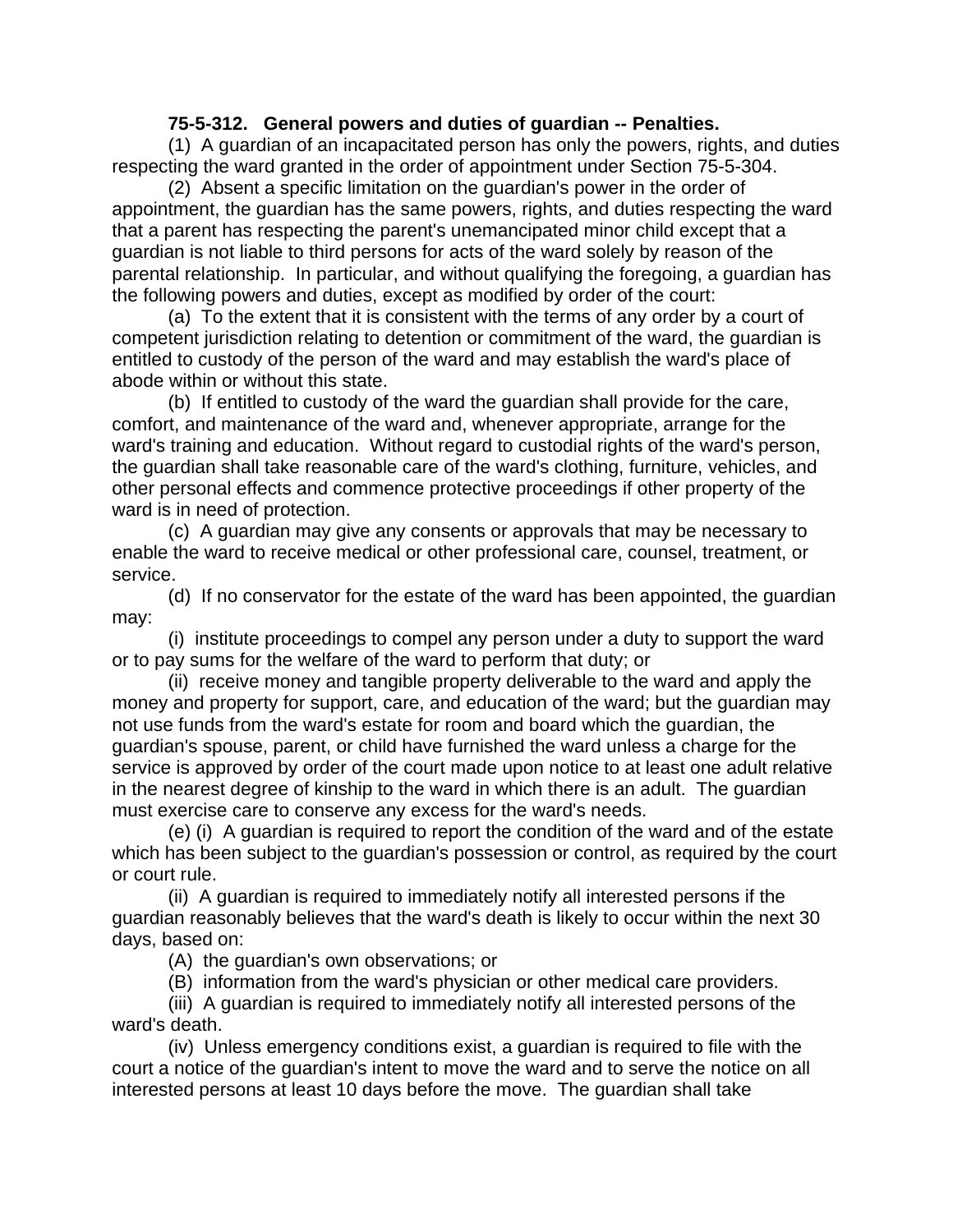reasonable steps to notify all interested persons and to file the notice with the court as soon as practicable following the earlier of the move or the date when the guardian's intention to move the ward is made known to the ward, the ward's care giver, or any other third party.

(v) The guardian shall, for all estates in excess of \$50,000, excluding the residence owned by the ward, send a report with a full accounting to the court on an annual basis. For estates less than \$50,000, excluding the residence owned by the ward, the guardian shall fill out an informal annual report and mail the report to the court. The report shall include the following: a statement of assets at the beginning and end of the reporting year, income received during the year, disbursements for the support of the ward, and other expenses incurred by the estate. The guardian shall also report the physical conditions of the ward, the place of residence, and a list of others living in the same household. The court may require additional information. The forms for both the informal report for estates under \$50,000, excluding the residence owned by the ward, and the full accounting report for larger estates shall be approved by the Judicial Council. This annual report shall be examined and approved by the court. If the ward's income is limited to a federal or state program requiring an annual accounting report, a copy of that report may be submitted to the court in lieu of the required annual report.

(vi) Corporate fiduciaries are not required to petition the court, but shall submit their internal report annually to the court. The report shall be examined and approved by the court.

(vii) The guardian shall also render an annual accounting of the status of the person to the court which shall be included in the petition or the informal annual report as required under Subsection (2)(e). If a fee is paid for an accounting of an estate, no fee shall be charged for an accounting of the status of a person.

#### (viii) If a guardian:

- (A) makes a substantial misstatement on filings of annual reports;
- (B) is guilty of gross impropriety in handling the property of the ward; or

(C) willfully fails to file the report required by this subsection, after receiving written notice from the court of the failure to file and after a grace period of two months has elapsed, the court may impose a penalty in an amount not to exceed \$5,000. The court may also order restitution of funds misappropriated from the estate of a ward. The penalty shall be paid by the guardian and may not be paid by the estate.

(ix) These provisions and penalties governing annual reports do not apply if the guardian is the parent of the ward.

 $(x)$  For the purposes of Subsections  $(2)(e)(i)$ ,  $(ii)$ ,  $(iii)$ , and  $(iv)$ , "interested persons" means those persons required to receive notice in guardianship proceedings as set forth in Section 75-5-309.

(f) If a conservator has been appointed, all of the ward's estate received by the guardian in excess of those funds expended to meet current expenses for support, care, and education of the ward shall be paid to the conservator for management as provided in this code; and the guardian shall account to the conservator for funds expended.

(3) Any guardian of one for whom a conservator also has been appointed shall control the custody and care of the ward and is entitled to receive reasonable sums for services and for room and board furnished to the ward as agreed upon between the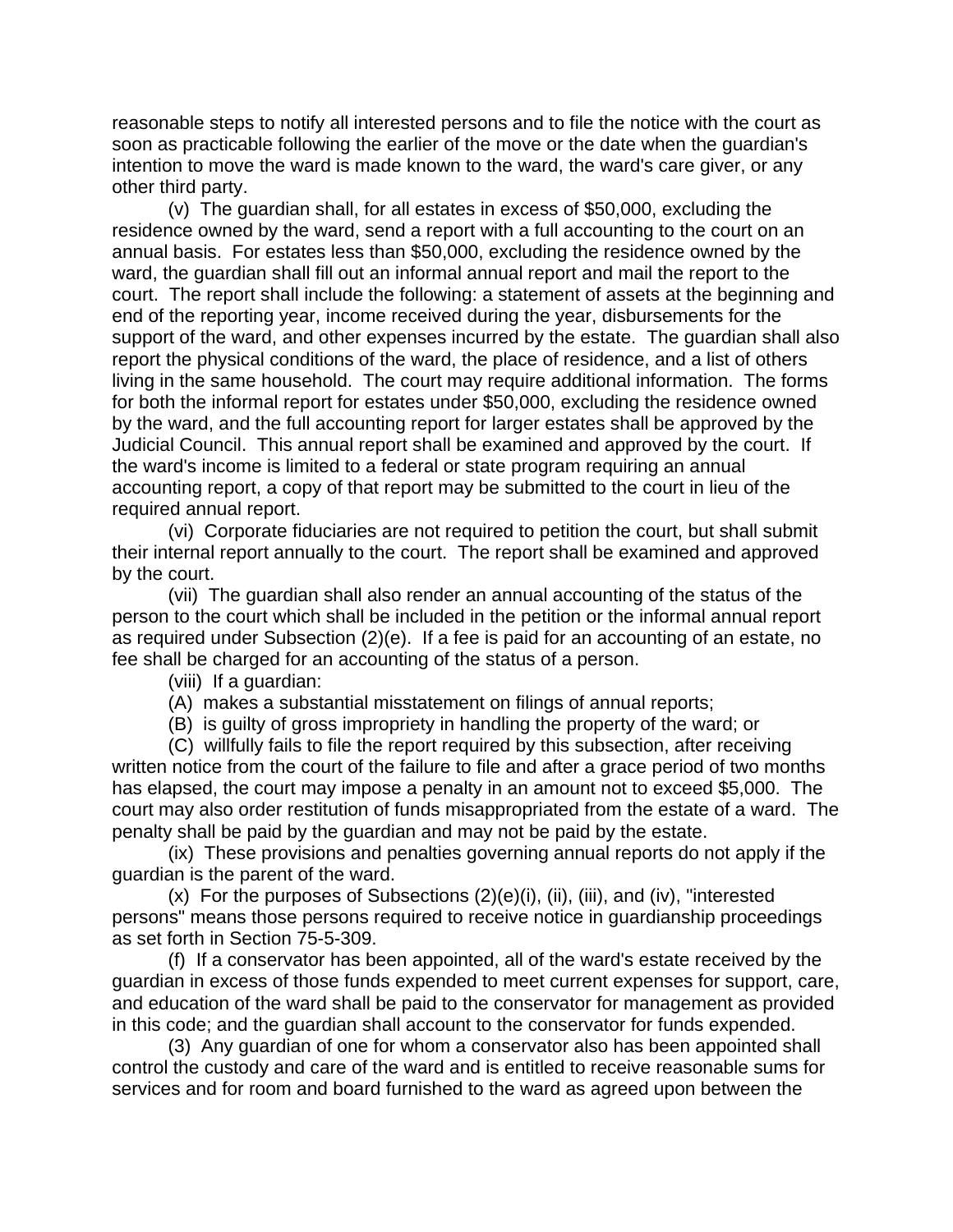guardian and the conservator, if the amounts agreed upon are reasonable under the circumstances. The guardian may request the conservator to expend the ward's estate by payment to third persons or institutions for the ward's care and maintenance.

Amended by Chapter 364, 2013 General Session

## **75-5-313. Proceedings subsequent to appointment -- Venue.**

(1) The court where the ward resides has concurrent jurisdiction with the court which appointed the guardian or in which acceptance of an appointment by will or written instrument was filed over resignation, removal, accounting, and other proceedings relating to the guardianship.

(2) If the court located where the ward resides is not the court in which acceptance of appointment is filed, the court in which proceedings subsequent to appointment are commenced shall in all appropriate cases notify the other court, in this or another state, and after consultation with that court determine whether to retain jurisdiction or transfer the proceedings to the other court, whichever may be in the best interest of the ward. A copy of any order accepting a resignation or removing a guardian shall be sent to the court in which acceptance of appointment is filed.

## Amended by Chapter 41, 1985 General Session

### **75-5-314. Mentally incompetent veteran -- Evidence of necessity for appointment of guardian.**

Where a petition is filed for the appointment of a guardian for a mentally incompetent ward, a certificate of the administrator or his duly authorized representative, that such person has been rated incompetent by the veterans administration on examination in accordance with the laws and regulations governing such veterans administration and that the appointment of a guardian is a condition precedent to the payment of any money due such ward by the veterans administration, shall be prima facie evidence of the necessity for such appointment.

Enacted by Chapter 150, 1975 General Session

## **75-5-315. Copies of public records furnished to veterans administration.**

When a copy of any public record is required by the veterans administration to be used in determining the eligibility of any person to participate in benefits made available by the veterans administration, the official custodian of such public record shall without charge provide the applicant for such benefits or any person acting on behalf of the authorized representative of the veterans administration with a certified copy of such record.

Enacted by Chapter 150, 1975 General Session

## **75-5-316. Expedited guardianship proceedings.**

(1) (a) With regard to persons who are residents of the Utah State Developmental Center, the expedited process provided by this section may be applied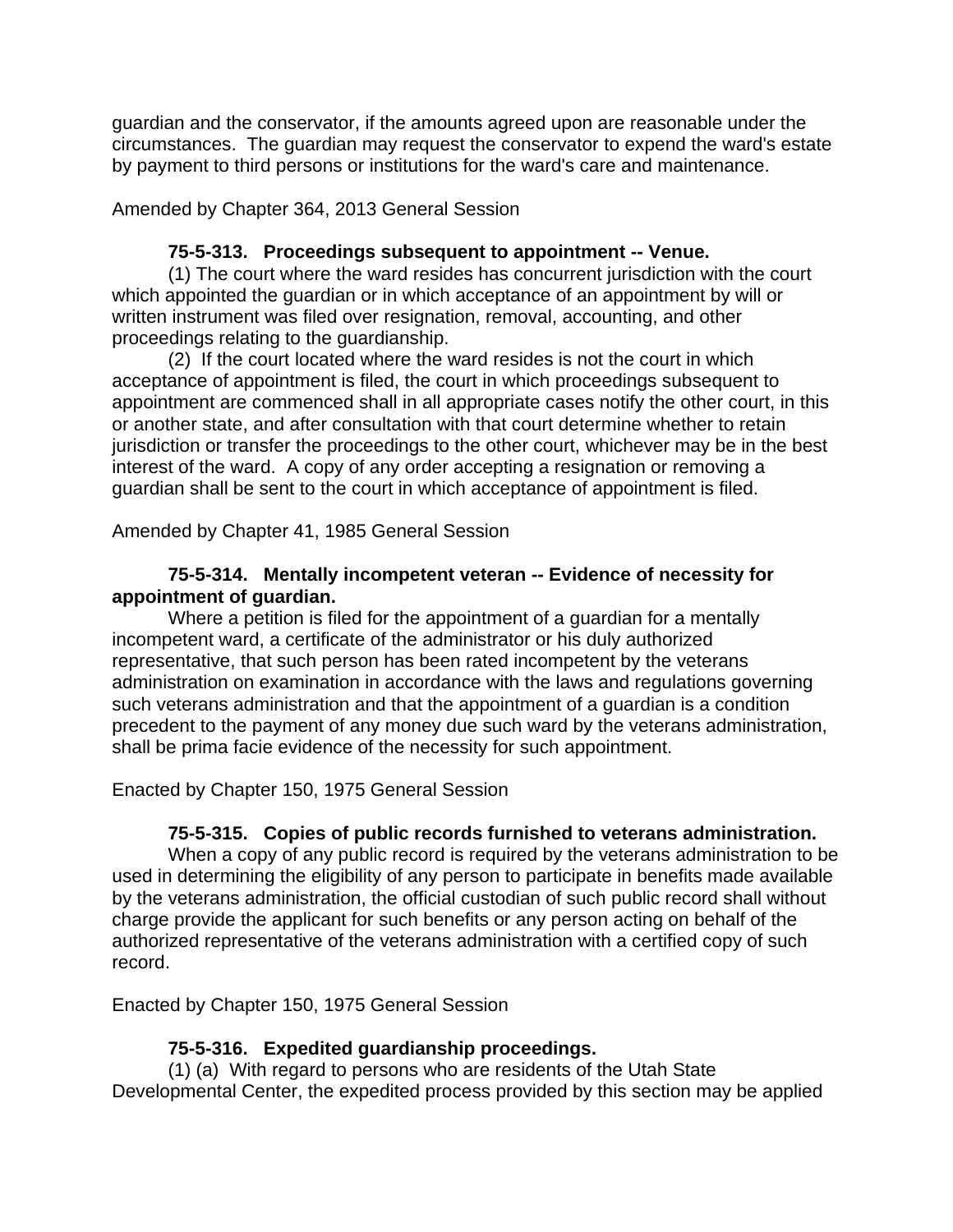to obtain a limited guardianship.

(b) For purposes of this section:

(i) "Limited guardianship" means a guardianship solely for the purpose of granting consent for medical care and for participation in approval of the ward's individualized program plan.

(ii) "Ward" means a resident of the Utah State Developmental Center who is the subject of guardianship proceedings under this section.

(2) Any person interested in the incapacitated person's welfare may file a petition for a finding of incapacity and appointment of a guardian. That person may seek the limited guardianship pro se, using the forms described in this section. Any fee for filing a petition for a limited guardianship shall be waived if the guardian is proceeding under this section.

(3) Upon filing a petition for limited guardianship under this section, the court shall set a date for hearing.

(4) The ward has the right to be present at the hearing and to see and hear all evidence relating to his condition.

(5) At that hearing the court shall review the affidavit of the superintendent of the Utah State Developmental Center, described in Subsection (11), and determine whether notice has been given to the appropriate persons described in Subsection (6).

(6) If the proposed guardian is not a parent or relative of the ward, personal notice shall be given to the ward's spouse, parents, and any adult children of the ward. Personal notice shall also be given to other persons as the court may direct.

(7) The court may, in its discretion, appoint a guardian ad litem to represent the ward in the hearing, and may request independent evaluation by a physician appointed by the court. The physician shall submit his findings to the court in writing.

(8) The court may grant the petition for a limited guardianship and sign the Order of Appointment if the court finds that:

(a) the appropriate parties have been given notice;

(b) the ward is incapacitated, based on the affidavit of the superintendent of the Utah State Developmental Center and any affidavit or testimony of persons entitled to receive notice or requested to present evidence under this section; and

(c) it is necessary and desirable to establish the guardianship.

(9) Venue for these expedited guardianship proceedings shall be the same as that described in Section 75-5-302.

(10) A petition for a limited guardianship shall include the following information:

(a) the interest of the petitioner;

(b) the name, age, residence, and address of the ward;

(c) verification that the ward is a resident of the Utah State Developmental Center;

(d) the name and address of the nearest relative of the ward; and

(e) the reason for appointment of guardianship.

(11) The petitioner shall also provide the court with an affidavit of the superintendent of the Utah State Developmental Center that includes the following information:

(a) that the ward is a resident of the Utah State Developmental Center;

(b) the date the ward was originally admitted to the Utah State Developmental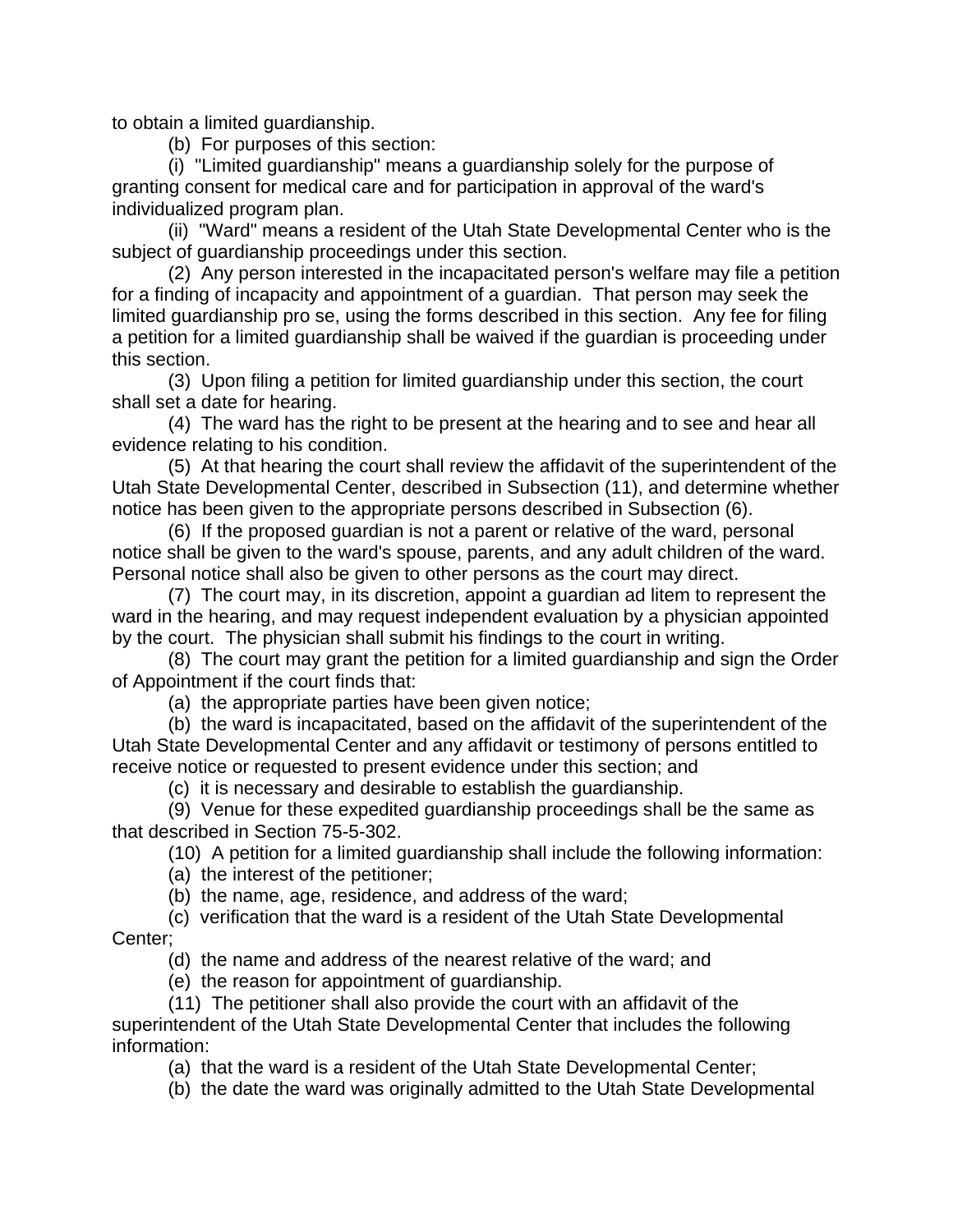Center;

(c) the diagnosis of the ward, including a description of the ward's disabling condition, the level of the ward's intellectual disability, and any medical or physical conditions of the ward;

(d) that the Utah State Developmental Center is certified as an intermediate care facility for people with an intellectual disability;

(e) that because of that certification, the Utah State Developmental Center receives financial participation from the United States Government for its operation and maintenance costs; and

(f) that federal regulations under Title XIX require the ward to have a guardian appointed for the sole purpose of giving consent for medical and dental care and of participation in and approval of the ward's individual program plan.

(12) If the court finds that, under the requirements of this section the proposed limited guardian should be appointed, it shall enter an order establishing that limited guardianship in substantially the following form:

The court finds that:

(a) appointment of a limited guardianship for (named ward) is necessary and desirable as a means of providing continuing care and supervision and to ensure his welfare;

(b) the ward is incapacitated;

(c) (named guardian) is appointed as the limited guardian of (named ward); and

(d) the guardianship is a limited guardianship solely for the purpose of:

(i) granting permission for medical and dental care on behalf of the ward; and

(ii) participation in the development and approval of the ward's individual program plan.

(13) Appointment of guardianship under this section places no additional responsibility or liability on the guardian with regard to the ward. The limited guardianship is solely for consent for medical care and approval of the ward's individualized program plan, and shall not be construed to increase or create liability or responsibility for the guardian.

Amended by Chapter 366, 2011 General Session

#### **75-5-401. Protective proceedings.**

(1) Upon petition and after notice and hearing in accordance with the provisions of this part, the court may appoint a conservator or make other protective order for cause as follows:

(a) Appointment of a conservator or other protective order may be made in relation to the estate and affairs of a minor if the court determines that a minor owns money or property that requires management or protection which cannot otherwise be provided, has or may have business affairs which may be jeopardized or prevented by minority, or that funds are needed for the minor's support and education and protection is necessary or desirable to obtain or provide funds.

(b) The provisions of Subsection (1)(a) may be applied to a person beyond minority up to age 21 under special circumstances as determined by the court.

(2) Appointment of a conservator or other protective order may be made in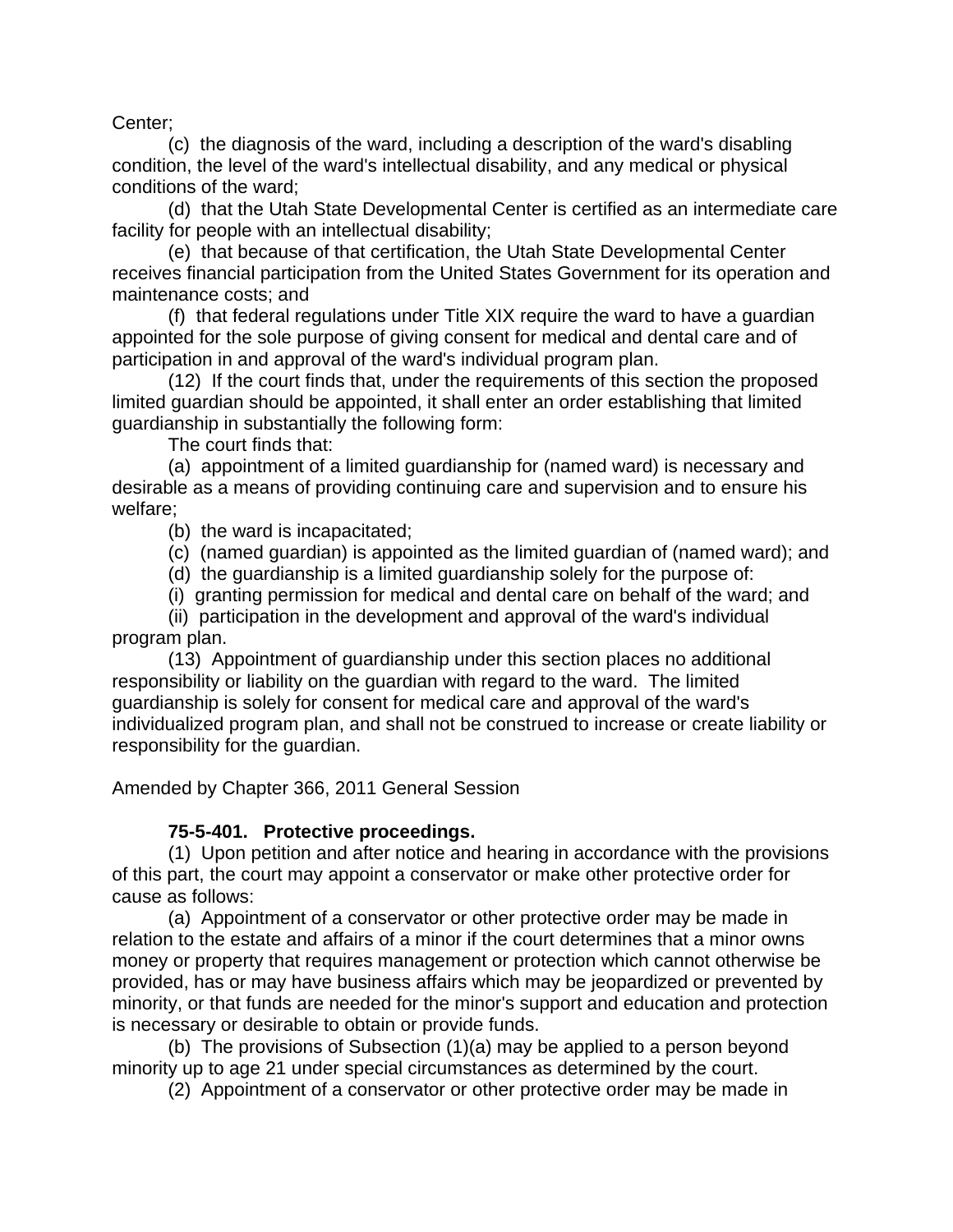relation to the estate and affairs of a person if the court determines that the person:

(a) is unable to manage the person's property and affairs effectively for reasons such as mental illness, mental deficiency, physical illness or disability, chronic use of drugs, chronic intoxication, confinement, detention by a foreign power, or disappearance; and

(b) has property which will be wasted or dissipated unless proper management is provided or that funds are needed for the support, care, and welfare of the person or those entitled to be supported by the person and protection is necessary or desirable to obtain or provide funds.

(3) Appointment of a conservator or other protective order may not be denied solely on the basis that the person for whom the conservatorship or other protective order is sought has a valid power of attorney in effect.

Amended by Chapter 375, 2001 General Session

### **75-5-402. Protective proceedings -- Jurisdiction of affairs of protected persons.**

After the service of notice in a proceeding seeking the appointment of a conservator or other protective order and until termination of the proceeding, the court in which the petition is filed has:

(1) Exclusive jurisdiction to determine the need for a conservator or other protective order until the proceedings are terminated;

(2) Exclusive jurisdiction to determine how the estate of the protected person which is subject to the laws of this state shall be managed, expended, or distributed to or for the use of the protected person or any of his dependents;

(3) Concurrent jurisdiction to determine the validity of claims against the person or estate of the protected person and his title to any property or claim.

Amended by Chapter 30, 1992 General Session

## **75-5-403. Venue.**

Venue for proceedings under this part is:

(1) In the county in this state where the person to be protected resides, whether or not a guardian has been appointed in another place; or

(2) If the person to be protected does not reside in this state, in any county where he has property.

Amended by Chapter 30, 1992 General Session

## **75-5-404. Original petition for appointment or protective order.**

(1) The person to be protected, any person who is interested in his estate, affairs, or welfare, including his parent, guardian, or custodian, or any person who would be adversely affected by lack of effective management of his property and affairs may petition for the appointment of a conservator or for other appropriate protective order.

(2) The petition shall set forth to the extent known, the interest of the petitioner; the name, age, residence, and address of the person to be protected; the name and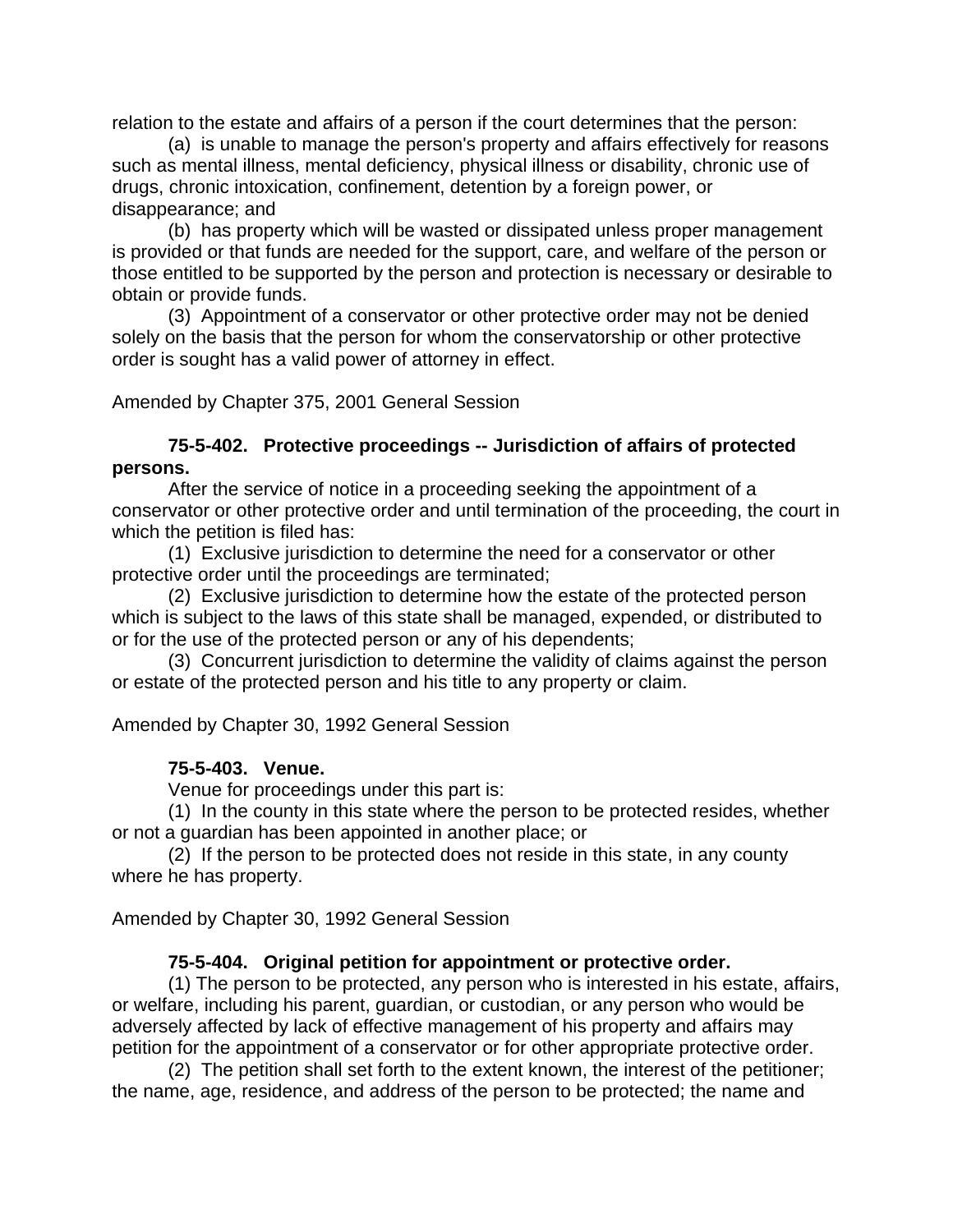address of his guardian, if any; the name and address of his nearest relative known to the petitioner; a general statement of his property with an estimate of the value thereof, including any compensation, insurance, pension, or allowance to which he is entitled; and the reason why appointment of a conservator or other protective order is necessary. If the appointment of a conservator is requested, the petition also shall set forth the name and address of the person whose appointment is sought and the basis of his priority for appointment.

Enacted by Chapter 150, 1975 General Session

# **75-5-405. Notice.**

(1) On a petition for appointment of a conservator or other protective order, the person to be protected and his spouse or, if none, his parents, must be served personally with notice of the proceeding at least 10 days before the date of the hearing if they can be found within the state, or, if they cannot be found within the state, they must be given notice in accordance with Section 75-1-401. Waiver by the person to be protected is not effective unless he attends the hearing or, unless minority is the reason for the proceeding, waiver is confirmed in an interview with the visitor.

(2) Notice of a petition for appointment of a conservator or other initial protective order, and of any subsequent hearing, must be given to any person who has filed a request for notice under Section 75-5-406 and to interested persons and other persons as the court may direct. Except as otherwise provided in Subsection (1) above, notice shall be given in accordance with Section 75-1-401.

Enacted by Chapter 150, 1975 General Session

### **75-5-406. Protective proceedings -- Request for notice -- Interested person.**

Any interested person who desires to be notified before any order is made in a protective proceeding may file with the registrar a request for notice subsequent to payment of any fee required by statute or court rule. The clerk shall mail a copy of the demand to the conservator if one has been appointed. A request is not effective unless it contains a statement showing the interest of the person making it and his address, or that of his attorney, and is effective only as to matters occurring after the filing. Any governmental agency paying or planning to pay benefits to the person to be protected is an interested person in protective proceedings.

Enacted by Chapter 150, 1975 General Session

# **75-5-407. Procedure concerning hearing and order on original petition.**

(1) Upon receipt of a petition for appointment of a conservator or other protective order because of minority, the court shall set a date for the hearing on the matters alleged in the petition. If, at any time in the proceeding, the court determines that the interests of the minor are or may be inadequately represented, it may appoint an attorney to represent the minor, giving consideration to the choice of the minor if 14 years of age or older. An attorney appointed by the court to represent a minor has the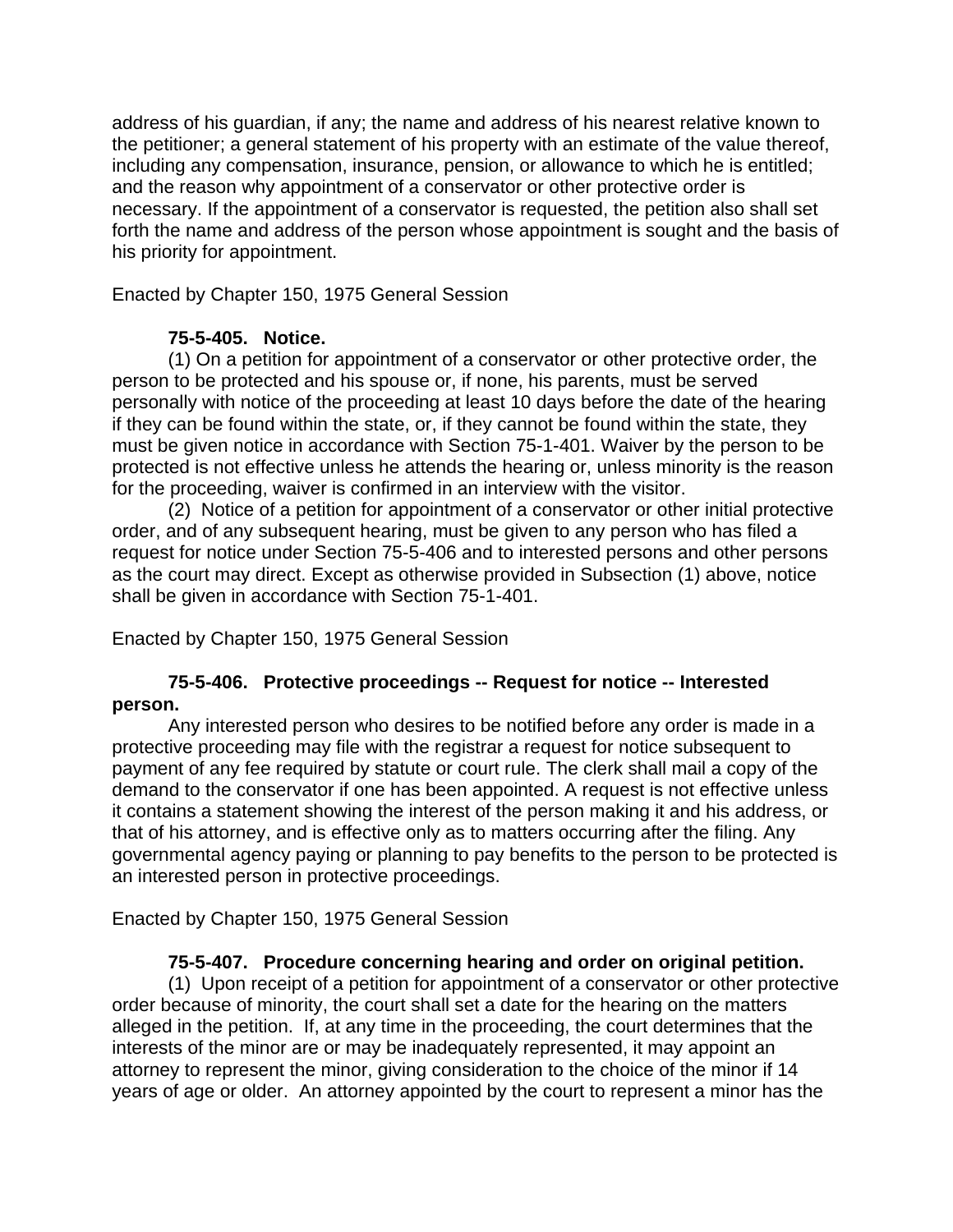powers and duties of a guardian ad litem.

(2) Upon receipt of a petition for appointment of a conservator or other protective order for reasons other than minority, the court shall set a date for hearing. Unless the person to be protected has already retained counsel, the court may appoint an attorney to represent the person to be protected who then has the powers and duties of a guardian ad litem.

(3) The legal representation of the protected person by an attorney shall terminate upon the appointment of a conservator, unless:

(a) there are separate guardianship proceedings still pending before the court subsequent to the appointment of a conservator;

(b) there is a timely filed appeal of the appointment of the conservator; or

(c) upon an express finding of good cause, the court orders otherwise.

(4) If the alleged disability is mental illness, mental deficiency, physical illness or disability, advanced age, chronic use of drugs, or chronic intoxication, the court may direct that the person to be protected be examined by a physician designated by the court, preferably a physician who is not connected with any institution in which the person is a patient or is detained. The court may send a visitor to interview the person to be protected. The visitor may be a guardian ad litem or an officer or employee of the court.

(5) After hearing, upon finding that a basis for the appointment of a conservator or other protective order has been established, the court shall make an appointment or other appropriate protective order.

Amended by Chapter 364, 2013 General Session

## **75-5-408. Permissible court orders.**

(1) The court has the following powers which may be exercised directly or through a conservator in respect to the estate and affairs of protected persons:

(a) While a petition for appointment of a conservator or other protective order is pending and after preliminary hearing and without notice to others, the court has power to preserve and apply the property of the person to be protected as may be required for the person's benefit or the benefit of the person's dependents.

(b) After hearing and upon determining that a basis for an appointment or other protective order exists with respect to a minor without other disability, the court has all those powers over the estate and affairs of the minor which are or might be necessary for the best interests of the minor, the minor's family, and the members of the minor's household.

(c) After hearing and upon determining that a basis for an appointment or other protective order exists with respect to a person for reasons other than minority, the court has, for the benefit of the person and members of the person's household, all the powers over the person's estate and affairs that the person could exercise if present and not under disability, except the power to make a will. These powers include the power to:

(i) make gifts;

(ii) convey or release the person's contingent and expectant interests in property including marital property rights and any right of survivorship incident to joint tenancy or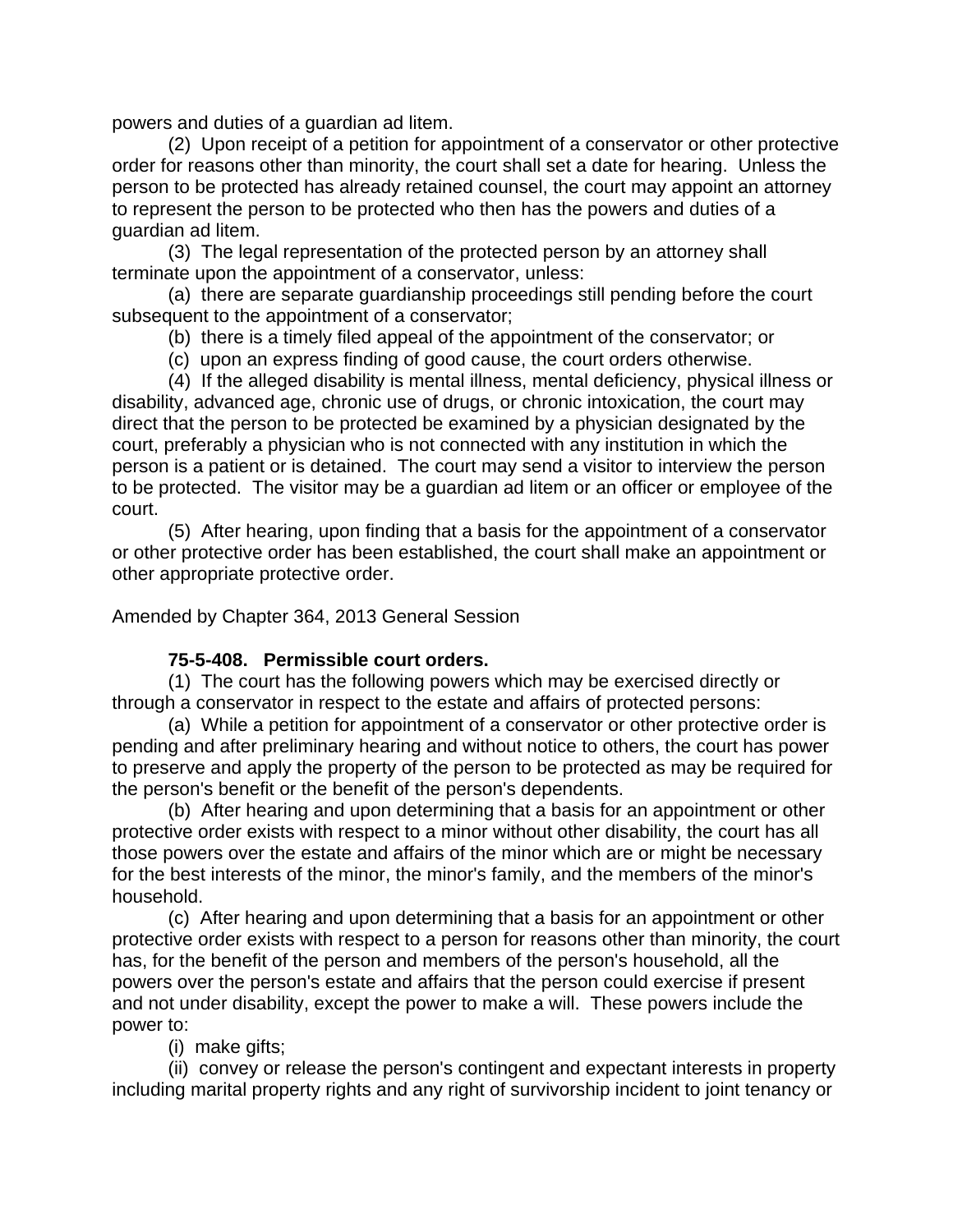tenancy by the entirety;

(iii) exercise or release the person's powers as personal representative, custodian for minors, conservator, or donee of a power of appointment;

(iv) enter into contracts;

(v) create revocable or irrevocable trusts of property of the estate that may extend beyond the person's disability or life;

(vi) exercise options of the person with a disability to purchase securities or other property;

(vii) exercise the person's rights to elect options and change beneficiaries under insurance and annuity policies and to surrender the policies for their cash value;

(viii) exercise the person's right to an elective share in the estate of the person's deceased spouse; and

(ix) renounce any interest by testate or intestate succession or by inter vivos transfer.

(d) The court may exercise, or direct the exercise of, its authority to exercise or release powers of appointment of which the protected person is donee, to renounce interests, to make gifts in trust or otherwise exceeding 20% of any year's income of the estate, or to change beneficiaries under insurance and annuity policies, only if satisfied, after notice and hearing, that it is in the best interests of the protected person, and that the person either is incapable of consenting or has consented to the proposed exercise of power.

(2) An order made pursuant to this section determining that a basis for appointment of a conservator or other protective order exists has no effect on the capacity of the protected person.

Amended by Chapter 274, 2012 General Session

#### **75-5-409. Protective arrangements and single transactions authorized.**

(1) If it is established in a proper proceeding that a basis exists as described in Section 75-5-401 for affecting the property and affairs of a person, the court, without appointing a conservator, may authorize, direct, or ratify any transaction necessary or desirable to achieve any security, service, or care arrangement meeting the foreseeable needs of the protected person. Protective arrangements include, but are not limited to, payment, delivery, deposit, or retention of funds or property, sale, mortgage, lease, or other transfer of property, entry into an annuity contract, a contract for life care, a deposit contract, a contract for training and education, or addition to or establishment of a suitable trust.

(2) When it has been established in a proper proceeding that a basis exists as described in Section 75-5-401 for affecting the property and affairs of a person, the court, without appointing a conservator, may authorize, direct, or ratify any contract, trust, or other transaction relating to the protected person's financial affairs or involving his estate if the court determines that the transaction is in the best interests of the protected person.

(3) Before approving a protective arrangement or other transaction under this section, the court shall consider the interests of creditors and dependents of the protected person and, in view of his disability, whether the protected person needs the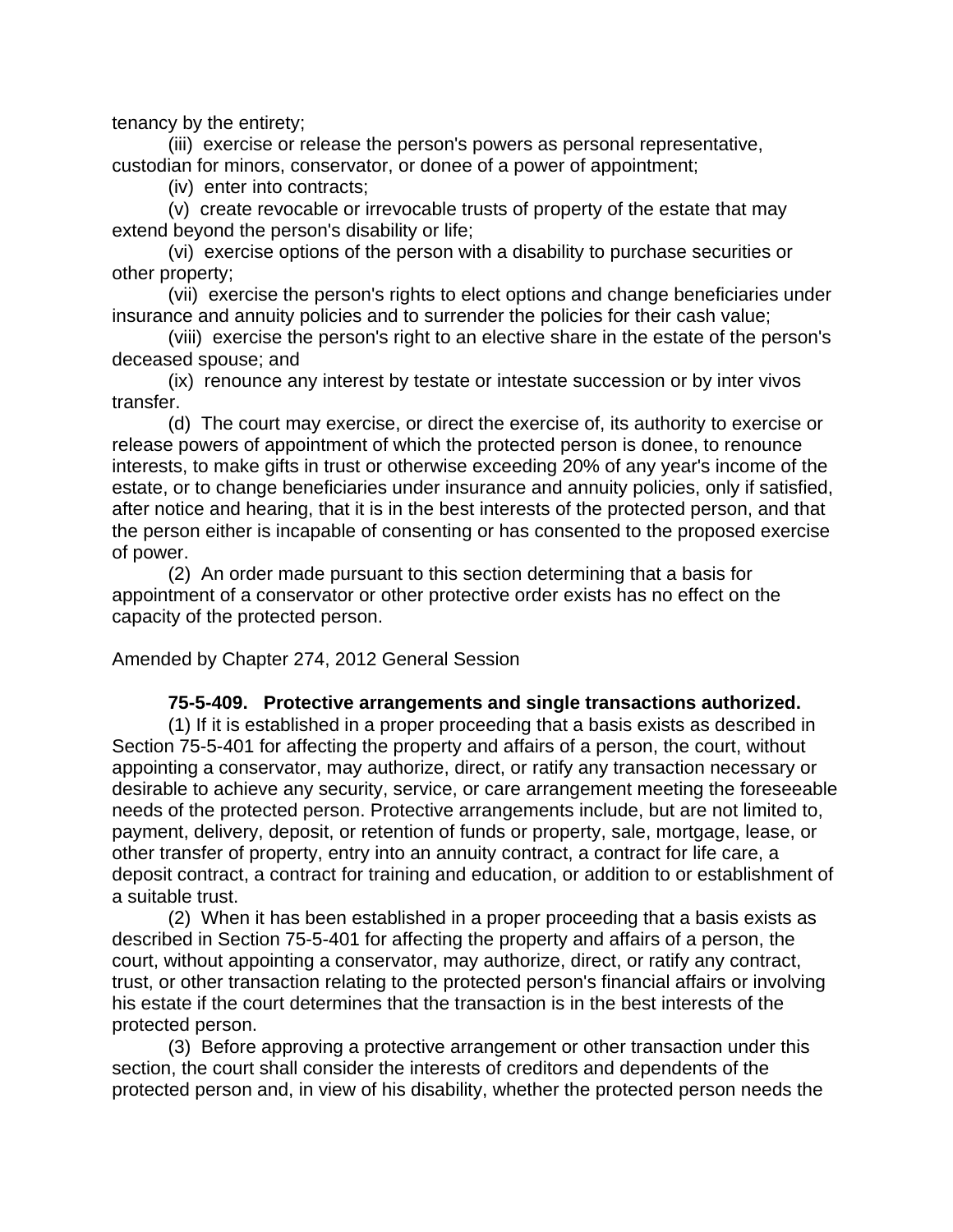continuing protection of a conservator. The court may appoint a special conservator to assist in the accomplishment of any protective arrangement or other transaction authorized under this section who shall have the authority conferred by the order and serve until discharged by order after report to the court of all matters done pursuant to the order of appointment.

Amended by Chapter 194, 1977 General Session

### **75-5-410. Who may be appointed conservator -- Priorities.**

(1) The court may appoint an individual, or a corporation with general power to serve as trustee, as conservator of the estate of a protected person. The following are entitled to consideration for appointment in the order listed:

(a) a conservator, guardian of property, or other like fiduciary appointed or recognized by the appropriate court of any other jurisdiction in which the protected person resides;

(b) an individual or corporation nominated by the protected person if he is 14 or more years of age and has, in the opinion of the court, sufficient mental capacity to make an intelligent choice;

(c) the court shall appoint a conservator in accordance with the protected person's most recent nomination, unless the potential conservator is disqualified or the court finds other good cause why that person should not serve as conservator. The nomination shall be in writing and shall be signed by the person making the nomination. The nomination shall be in substantially the following form:

#### Nomination of Conservator

I, (Name), being of sound mind and not acting under duress, fraud, or other undue influence, do hereby nominate (Name, current residence, and relationship, if any, of the nominee) to serve as the conservator of my property in the event that after the date of this instrument I become incapacitated or have other need for protection.

Executed at \_\_\_\_\_\_\_\_\_\_\_\_\_\_\_\_\_\_\_\_\_\_\_\_\_\_\_\_\_\_\_\_\_\_ (city, state) on this \_\_\_\_\_\_\_\_\_\_\_ day of \_\_\_\_\_\_\_\_\_\_\_\_\_\_\_\_\_\_\_\_\_\_\_\_\_\_\_\_\_\_\_

> \_\_\_\_\_\_\_\_\_\_\_\_\_\_\_\_\_\_\_\_\_\_\_\_\_\_\_\_\_\_ (Signature)

(d) a person who has been nominated by the protected person, by any means other than that described in Subsection (1)(c), if the protected person was 14 years of age or older when the nomination was executed and, in the opinion of the court, that person acted with sufficient mental capacity to make the nomination;

(e) the spouse of the protected person;

(f) an adult child of the protected person;

(g) a parent of the protected person, or a person nominated by the will of a deceased parent;

(h) any relative of the protected person with whom he has resided for more than six months prior to the filing of the petition;

(i) a person nominated by the person who is caring for him or paying benefits to him.

(2) A person in the priorities described in Subsection  $(1)(a)$ ,  $(e)$ ,  $(f)$ ,  $(g)$ , or  $(h)$ may nominate in writing a person to serve in his stead. With respect to persons having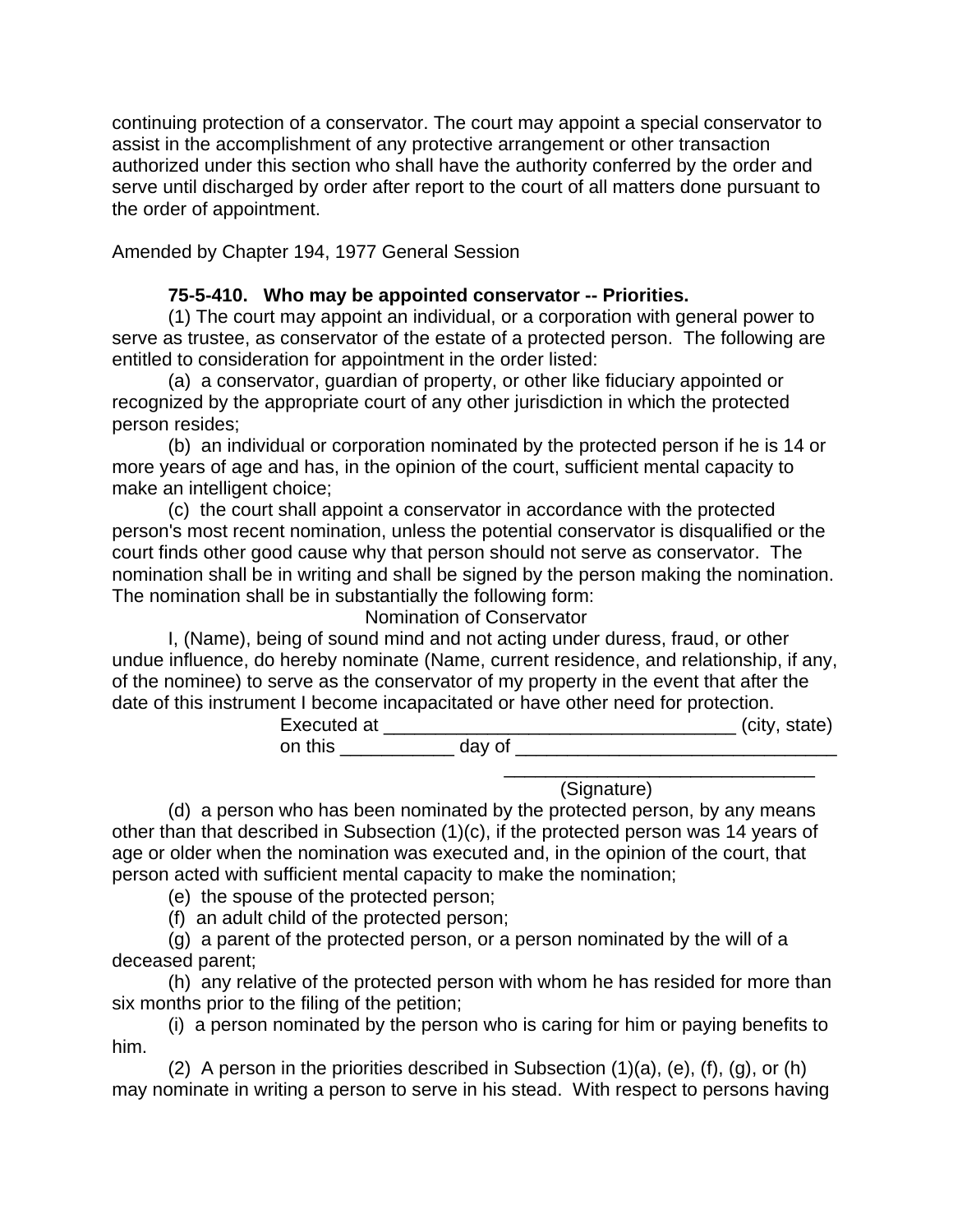equal priority, the court is to select the one who is best qualified of those willing to serve. The court, for good cause, may pass over a person having priority and appoint a person having less priority or no priority.

Amended by Chapter 324, 2010 General Session

## **75-5-411. Bond.**

Subject to the provisions of Title 7 relating to the bonding requirements for corporate fiduciaries, the court shall require a conservator to furnish a bond conditioned upon faithful discharge of all duties of the trust according to law, with sureties as it shall specify, unless the court dispenses with such bond for good cause shown. Unless otherwise directed, the bond shall be in the amount of the aggregate capital value of the property of the estate in his control plus one year's estimated income minus the value of securities and cash deposited under arrangements requiring an order of the court for their removal and the value of any land which the fiduciary, by express limitation of power, lacks power to sell or convey without court authorization. The court, in lieu of sureties on a bond, may accept other security for the performance of the bond, including a pledge of securities or a mortgage of land.

Amended by Chapter 194, 1977 General Session

## **75-5-412. Terms and requirements of bonds.**

(1) The following requirements and provisions apply to any bond required under Section 75-5-411:

(a) Unless otherwise provided by the terms of the approved bond, sureties are jointly and severally liable with the conservator and with each other:

(b) By executing an approved bond of a conservator, the surety consents to the jurisdiction of the court which issued letters to the primary obligor in any proceeding pertaining to the fiduciary duties of the conservator and naming the surety as a party defendant. Notice of the proceeding shall be delivered to the surety or mailed to him by registered or certified mail at his address as listed with the court where the bond is filed and to his address as then known to the petitioner;

(c) On petition of a successor conservator or any interested person, a proceeding may be initiated against a surety for breach of the obligation of the bond of the conservator;

(d) The bond of the conservator is not void after the first recovery but may be proceeded against from time to time until the whole penalty is exhausted.

(2) No proceeding may be commenced against the surety on any matter as to which an action or proceeding against the primary obligor is barred by adjudication or limitation under this code.

Enacted by Chapter 150, 1975 General Session

#### **75-5-413. Acceptance of appointment -- Consent to jurisdiction.**

By accepting appointment, a conservator submits personally to the jurisdiction of the court in any proceeding relating to the estate that may be instituted by any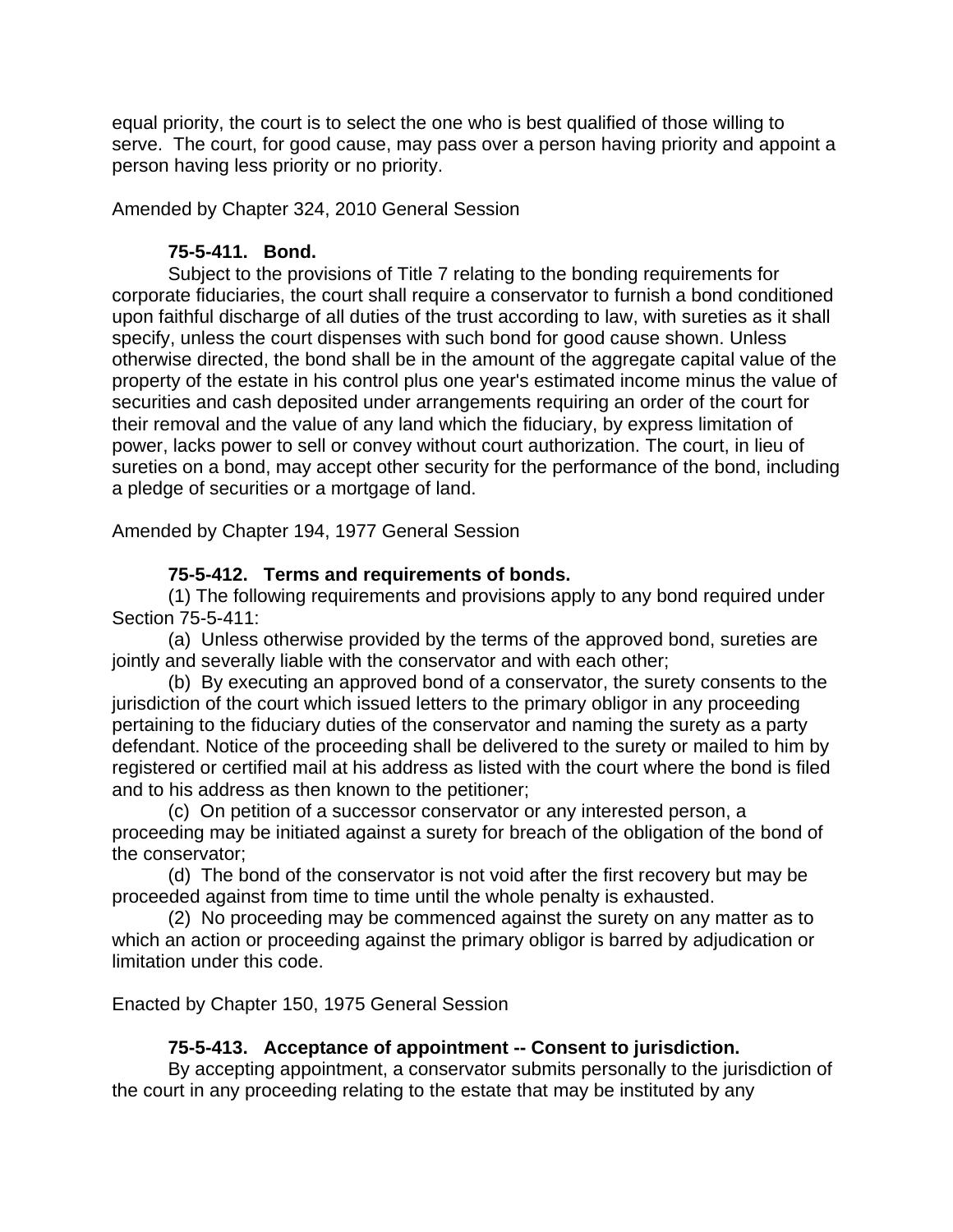interested person. Notice of any proceeding shall be delivered to the conservator or mailed to him by registered or certified mail at his address as listed in the petition for appointment, or as thereafter reported to the court, and to his address as then known to the petitioner.

Enacted by Chapter 150, 1975 General Session

## **75-5-414. Compensation and expenses.**

If not otherwise compensated for services rendered, any visitor, lawyer, physician, conservator, or special conservator appointed in a protective proceeding is entitled to reasonable compensation from the estate. If the court appoints the petitioner or the petitioner's nominee as conservator over the protected person, regardless of whether the nominee is specified in the moving petition or nominated during the proceedings, the petitioner is entitled to receive from the estate reasonable attorney fees and court costs incurred in bringing and defending the petition.

Amended by Chapter 274, 2012 General Session

### **75-5-415. Death, resignation, or removal of conservator.**

(1) The court may remove a conservator for good cause, upon notice and hearing, or accept the resignation of a conservator. After the death, resignation, or removal of a conservator, the court may appoint another conservator. A conservator so appointed succeeds to the title and powers of the preceding conservator.

(2) Before removing a conservator, accepting the resignation of a conservator, or ordering that a protected person's incapacity has terminated, the court shall follow the same procedures to safeguard the rights of the protected person as apply to a petition for appointment of a conservator as provided in Section 75-5-407.

Amended by Chapter 274, 2012 General Session

## **75-5-416. Petitions for orders subsequent to appointment.**

(1) Any person interested in the welfare of a person for whom a conservator has been appointed may file a petition in the appointing court for an order:

(a) Requiring bond or security or additional bond or security, or reducing bond;

- (b) Requiring an accounting for the administration of the trust;
- (c) Directing distribution;

(d) Removing the conservator and appointing a temporary or successor conservator; or

(e) Granting other appropriate relief.

(2) A conservator may petition the appointing court for instructions concerning his fiduciary responsibility.

(3) Upon notice and hearing the court may give appropriate instructions or make any appropriate order.

Enacted by Chapter 150, 1975 General Session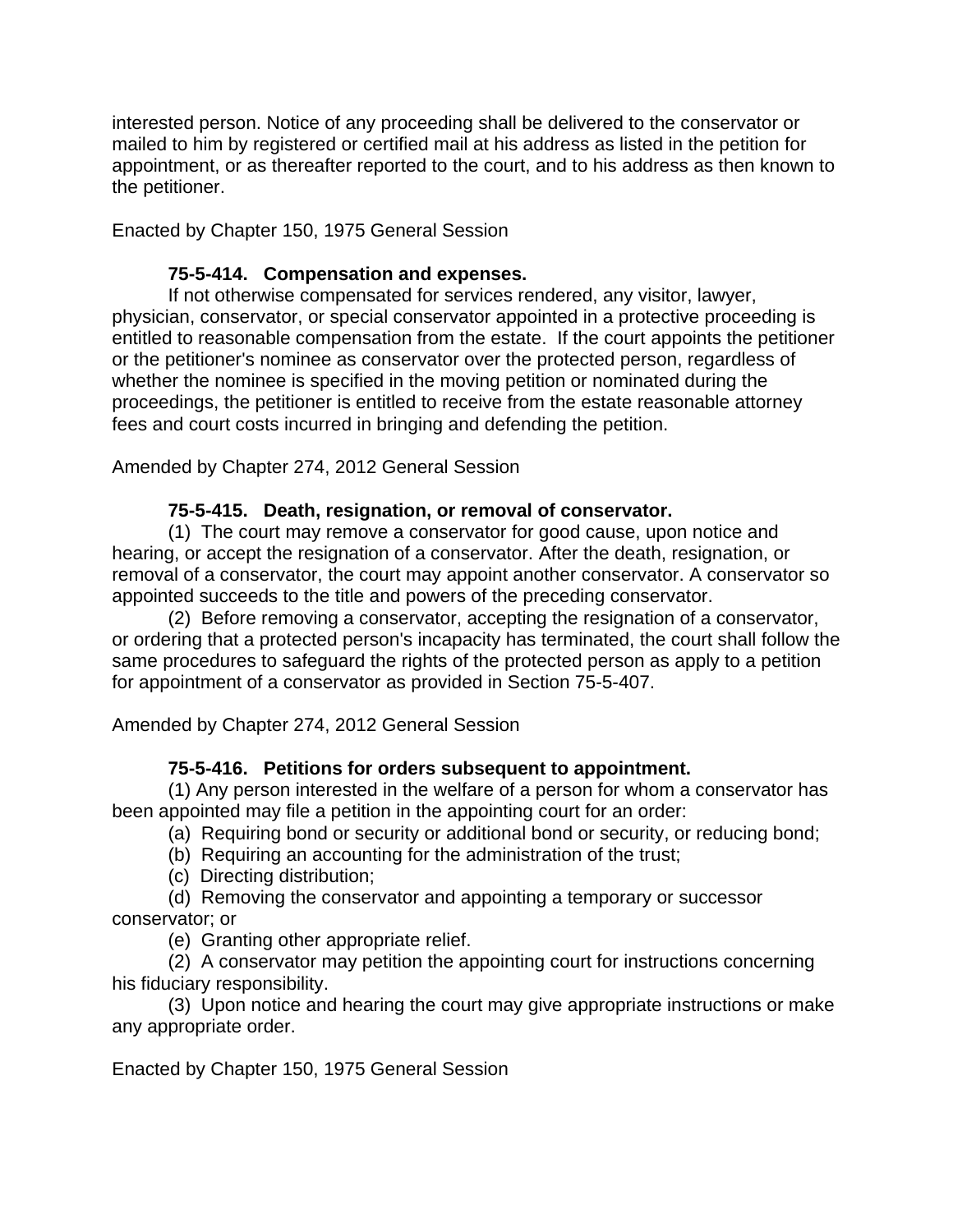#### **75-5-417. General duty of conservator.**

(1) A conservator shall act as a fiduciary and shall observe the standards of care as set forth in Section 75-7-902.

(2) The conservator shall, for all estates in excess of \$50,000, excluding the residence owned by the ward, send a report with a full accounting to the court on an annual basis. For estates less than \$50,000, excluding the residence owned by the ward, the conservator shall fill out an informal annual report and mail the report to the court. The report shall include the following: a statement of assets at the beginning and end of the reporting year, income received during the year, disbursements for the support of the ward, and other expenses incurred by the estate. The court may require additional information. The forms for both the informal report for estates under \$50,000, excluding the residence owned by the ward, and the full accounting report for larger estates shall be approved by the judicial council. This annual report shall be examined and approved by the court.

(3) Corporate fiduciaries are not required to fully petition the court, but shall submit their internal report annually to the court. The report shall be examined and approved by the court.

(4) (a) The court may impose a fine in an amount not to exceed \$5,000, if, after receiving written notice of the failure to file and after a grace period of two months have elapsed, a conservator or corporate fiduciary:

(i) makes a substantial misstatement on filings of any required annual reports;

(ii) is guilty of gross impropriety in handling the property of the ward; or

(iii) willfully fails to file the report required by this section.

(b) The court may also order restitution of funds misappropriated from the estate of a ward.

(c) The penalty shall be paid by the conservator or corporate fiduciary and may not be paid by the estate.

(5) These provisions and penalties governing annual reports do not apply if the conservator is the parent of the ward.

Amended by Chapter 89, 2004 General Session

## **75-5-418. Inventory and records.**

(1) Within 90 days after appointment of a conservator, the conservator shall prepare and file with the appointing court a complete inventory of the estate of the protected person together with an oath or affirmation that it is complete and accurate so far as the conservator is informed. The estate of the protected person does not include the assets of a trust.

(2) The conservator shall provide a copy of the inventory to the protected person if the person:

(a) can be located;

(b) has attained the age of 14 years; and

(c) has sufficient mental capacity to understand these matters, and to any parent or guardian with whom the protected person resides.

(3) The conservator shall keep suitable administrative records and produce them upon the request of any interested person.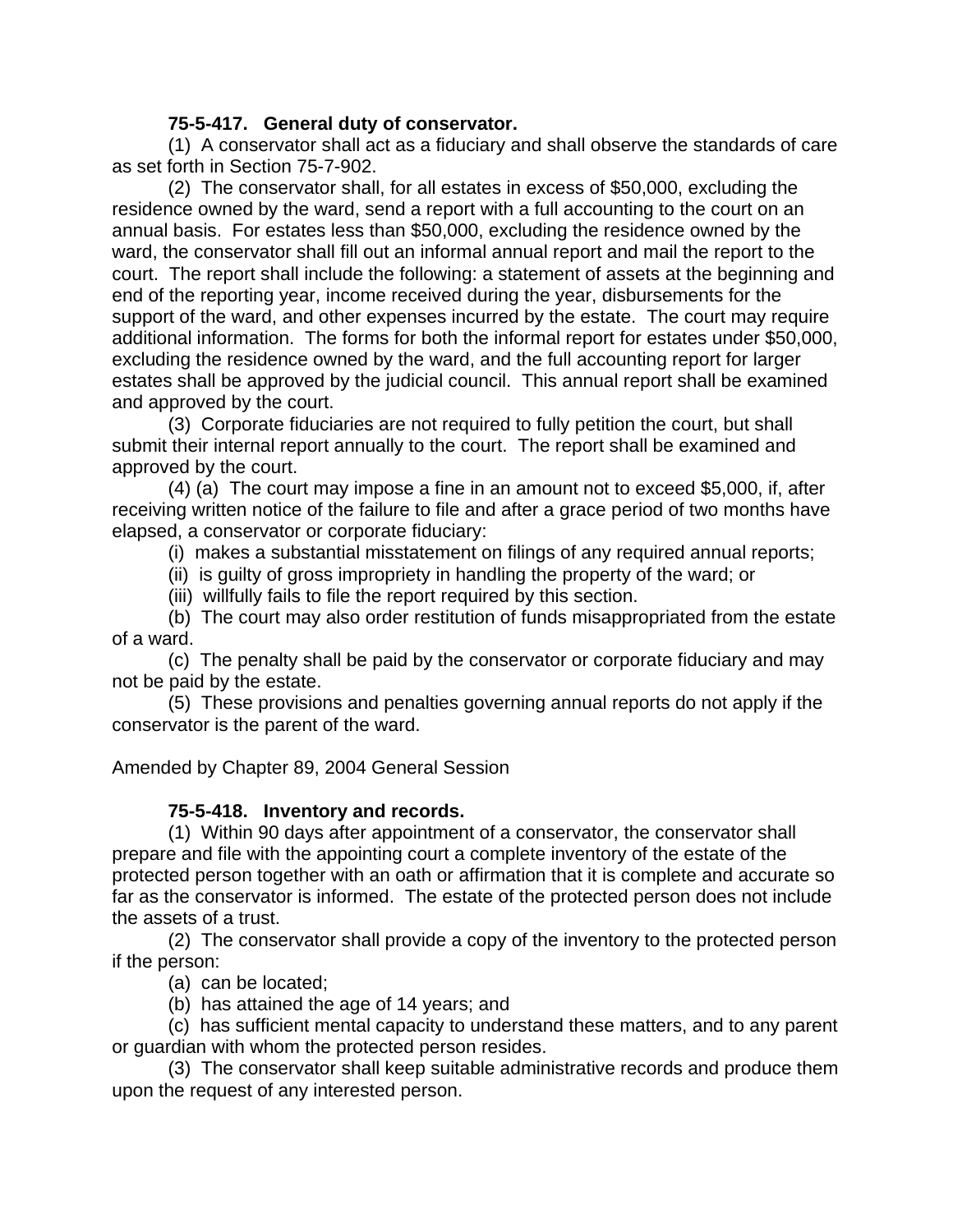Amended by Chapter 274, 2012 General Session

### **75-5-419. Accounts.**

(1) Every conservator must account to the court for the administration of the estate upon resignation or removal and at any other times the court may direct.

(2) On termination of the protected person's minority or disability, a conservator may account to the court, the former protected person, or the personal representative of the protected person.

(3) Subject to appeal or vacation within the time permitted, an order, made upon notice and hearing, allowing an intermediate account of a conservator, adjudicates as to any liabilities concerning the matters considered in connection with the protected person's account, and an order, made upon notice and hearing, allowing a final account adjudicates as to all previously unsettled liabilities of the conservator to the protected person or the protected person's successors relating to the conservatorship.

(4) In connection with any account, the court may require a conservator to submit to a physical check of the estate in the conservator's control, to be made in any manner the court may specify.

Amended by Chapter 274, 2012 General Session

## **75-5-420. Conservators -- Title by appointment.**

(1) The appointment of a conservator vests in the conservator title as fiduciary to all property of the protected person, presently held or thereafter acquired, not including the assets of a trust, including title to any property previously held for the protected person by custodians or attorneys-in-fact, except for property held pursuant to any uniform gifts to minors act or provisions.

(2) The appointment of a conservator is not a transfer or alienation within the meaning of general provisions of any federal or state statute or regulation, insurance policy, pension plan, contract, will, or trust instrument imposing restrictions upon or penalties for transfer or alienation by the protected person of any rights or interest, but this section does not restrict the ability of persons to make specific provision by contract or dispositive instrument relating to a conservator.

Amended by Chapter 274, 2012 General Session

## **75-5-421. Recording of conservator's letters.**

Letters of conservatorship are evidence of transfer of all assets of a protected person to the conservator. An order terminating a conservatorship is evidence of transfer of all assets of the estate from the conservator to the protected person or his successors. Subject to the requirements of general statutes governing the filing or recordation of documents of title to land or other property, letters of conservatorship and orders terminating conservatorships may be filed or recorded to give record notice of title as between the conservator and the protected person.

Enacted by Chapter 150, 1975 General Session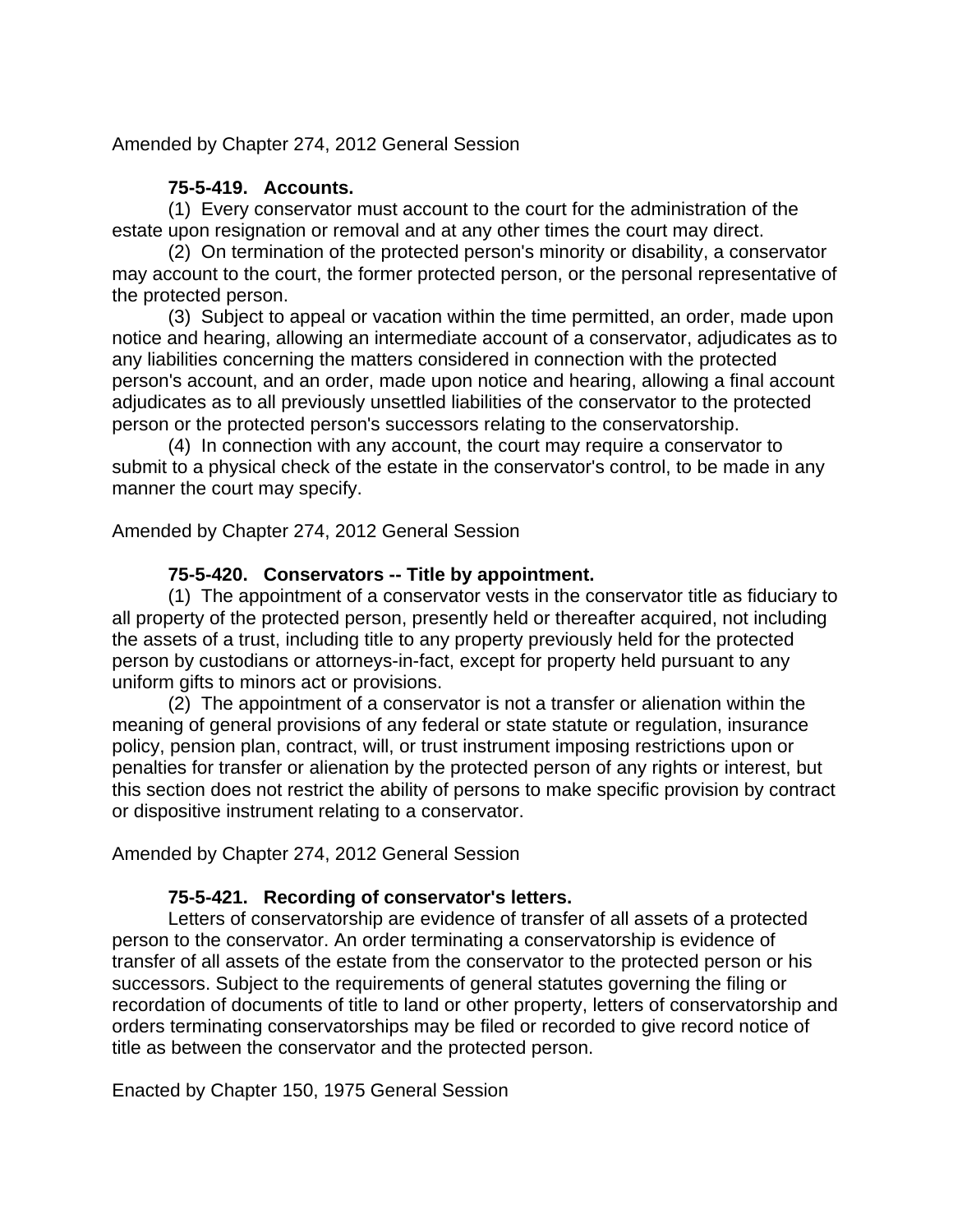#### **75-5-422. Sale, encumbrance or transaction involving conflict of interest -- Voidable -- Exceptions.**

Any sale or encumbrance to a conservator, his spouse, agent, or attorney, or any corporation or trust in which he has a substantial beneficial interest, or any transaction which is affected by a substantial conflict of interest, is voidable unless the transaction is approved by the court after notice to interested persons and others as directed by the court.

Enacted by Chapter 150, 1975 General Session

### **75-5-423. Persons dealing with conservators -- Protection.**

A person who in good faith either assists a conservator or deals with him for value in any transaction, other than those requiring a court order as provided in Section 75-5-408, is protected as if the conservator properly exercised the power. The fact that a person knowingly deals with a conservator does not alone require the person to inquire into the existence of a power or the propriety of its exercise, except that restrictions on powers of conservators which are endorsed on letters as provided in Section 75-5-426 are effective as to third persons. A person is not bound to see to the proper application of estate assets paid or delivered to a conservator. The protection here expressed extends to instances in which some procedural irregularity or jurisdictional defect occurred in proceedings leading to the issuance of letters. The protection here expressed is not by substitution for that provided by comparable provisions of the laws relating to commercial transactions and laws simplifying transfers of securities by fiduciaries.

Enacted by Chapter 150, 1975 General Session

## **75-5-424. Powers of conservator in administration.**

(1) A conservator has all of the powers conferred in this chapter and any additional powers conferred by law on trustees in this state. In addition, a conservator of the estate of an unmarried minor as to whom no one has parental rights, has the duties and powers of a guardian of a minor described in Section 75-5-209 until the minor attains majority or marries, but the parental rights so conferred on a conservator do not preclude appointment of a guardian as provided by Part 2 of this chapter.

(2) A conservator has power without court authorization or confirmation to invest and reinvest funds of the estate as would a trustee.

(3) A conservator, acting reasonably in efforts to accomplish the purpose for which the conservator was appointed, may act without court authorization or confirmation, to:

(a) collect, hold, and retain assets of the estate, including land in another state, until, in his judgment, disposition of the assets should be made, and the assets may be retained even though they include an asset in which he is personally interested;

(b) receive additions to the estate;

(c) continue or participate in the operation of any business or other enterprise;

(d) acquire an undivided interest in an estate asset in which the conservator, in any fiduciary capacity, holds an undivided interest;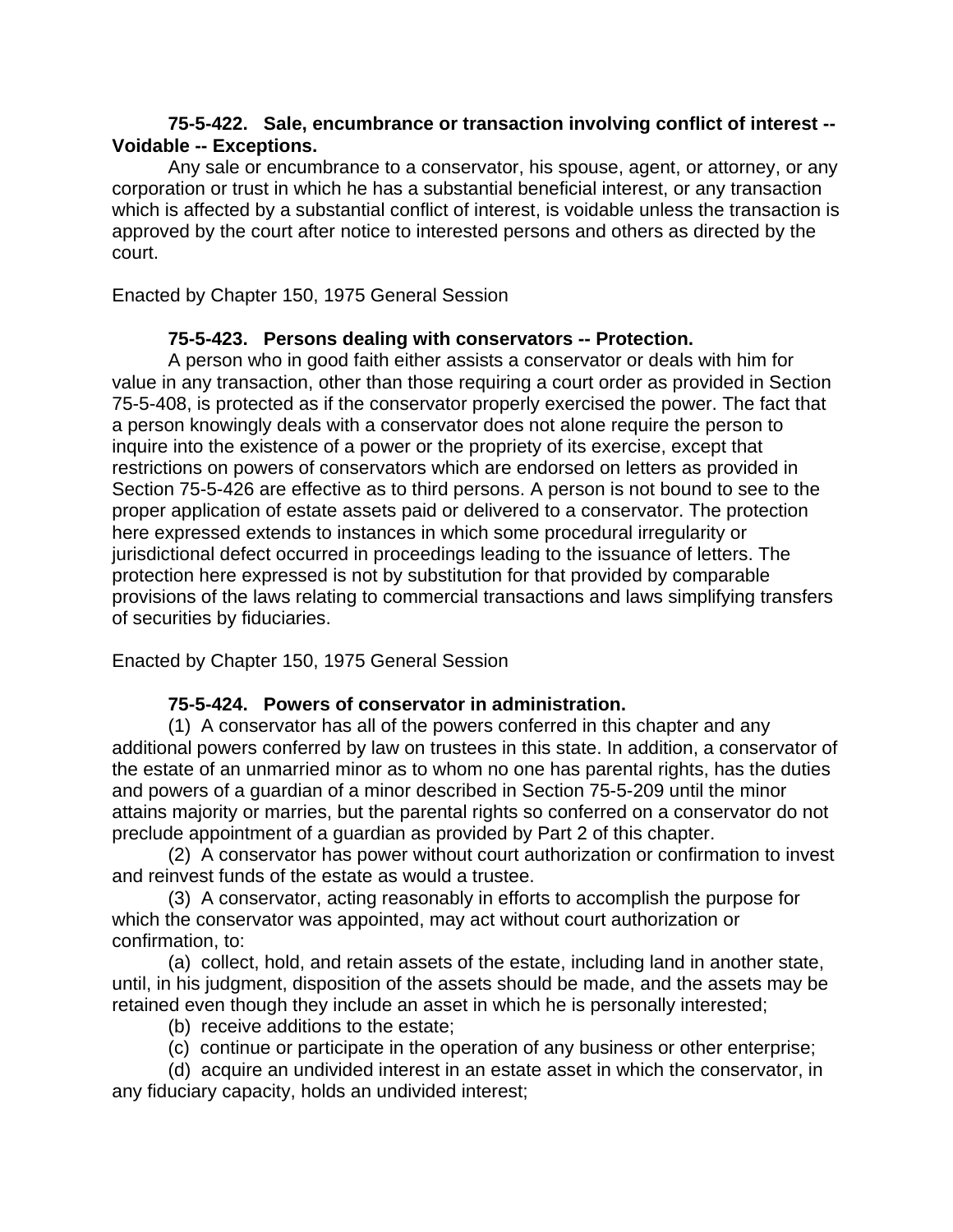(e) invest and reinvest estate assets in accordance with Subsection (2);

(f) deposit estate funds in a bank including a bank operated by the conservator;

(g) acquire or dispose of an estate asset, including land in another state, for cash or on credit, at public or private sale; and to manage, develop, improve, exchange, partition, change the character of, or abandon an estate asset;

(h) make ordinary or extraordinary repairs or alterations in buildings or other structures, demolish any improvements, and raze existing or erect new party walls or buildings;

(i) subdivide, develop, or dedicate land to public use; make or obtain the vacation of plats and adjust boundaries; adjust differences in valuation on exchange or partition by giving or receiving considerations; and dedicate easements to public use without consideration;

(j) enter for any purpose into a lease as lessor or lessee with or without option to purchase or renew for a term within or extending beyond the term of the conservatorship;

(k) enter into a lease or arrangement for exploration and removal of minerals or other natural resources or enter into a pooling or unitization agreement;

(l) grant an option involving disposition of an estate asset or take an option for the acquisition of any asset;

(m) vote a security, in person or by general or limited proxy;

(n) pay calls, assessments, and any other sums chargeable or accruing against or on account of securities;

(o) sell or exercise stock subscription or conversion rights; consent, directly or through a committee or other agent, to the reorganization, consolidation, merger, dissolution, or liquidation of a corporation or other business enterprise;

(p) hold a security in the name of a nominee or in other form without disclosure of the conservatorship so that title to the security may pass by delivery, but the conservator is liable for any act of the nominee in connection with the stock so held;

(q) insure the assets of the estate against damage or loss and the conservator against liability with respect to third persons;

(r) borrow money to be repaid from estate assets or otherwise; and advance money for the protection of the estate or the protected person, and for all expenses, losses, and liabilities sustained in the administration of the estate or because of the holding or ownership of any estate assets, and the conservator has a lien on the estate as against the protected person for advances so made;

(s) pay or contest any claim; settle a claim by or against the estate or the protected person by compromise, arbitration, or otherwise; and release, in whole or in part, any claim belonging to the estate to the extent that the claim is uncollectible;

(t) pay taxes, assessments, compensation of the conservator, and other expenses incurred in the collection, care, administration, and protection of the estate;

(u) allocate items of income or expense to either estate income or principal, as provided by law, including creation of reserves out of income for depreciation, obsolescence, or amortization, or for depletion in mineral or timber properties;

(v) pay any sum distributable to a protected person or dependent without liability to the conservator, by paying the sum to the distributee or by paying the sum for the use of the distributee either to the distributee's guardian, or if none, to a relative or other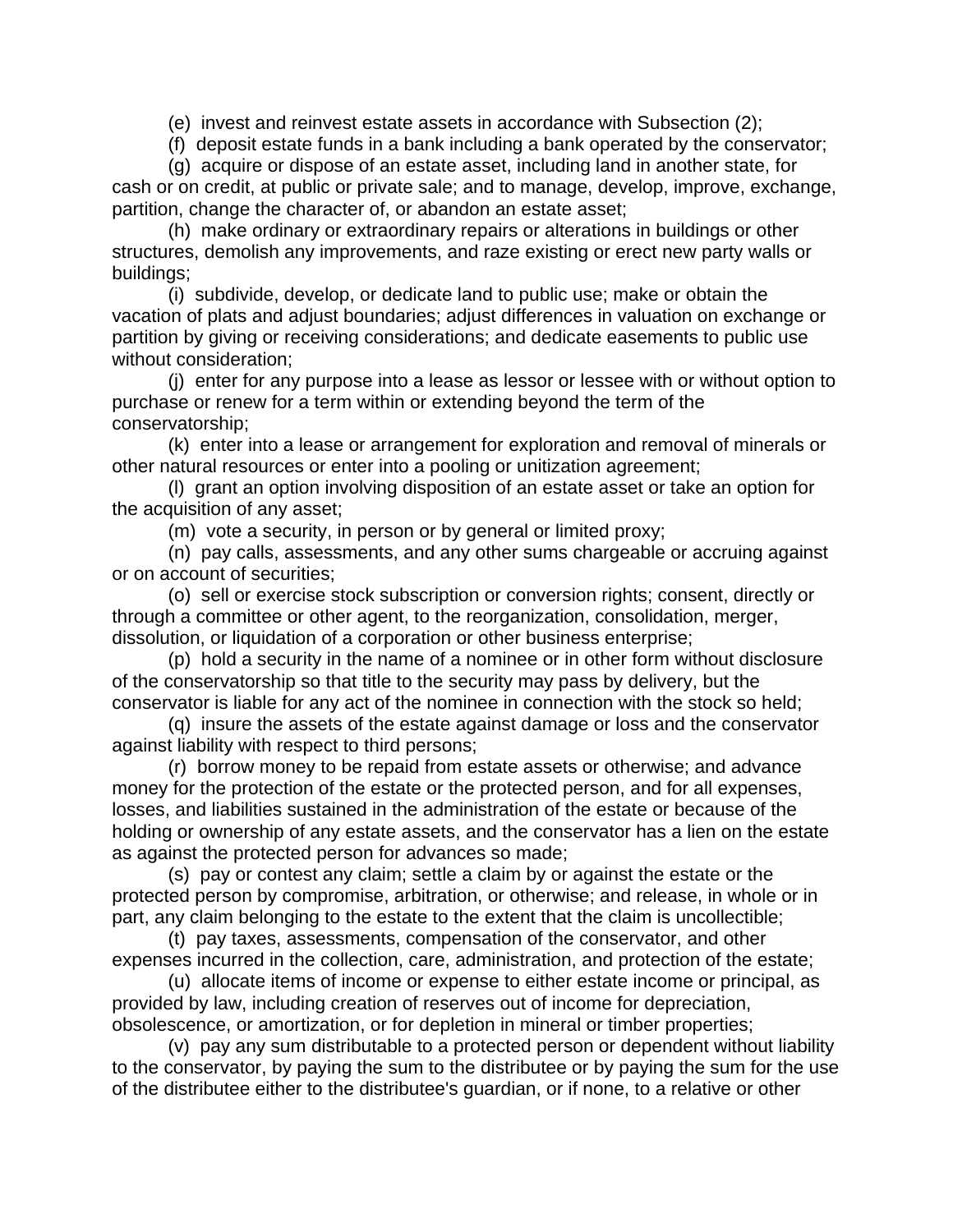person with custody of the person;

(w) employ persons, including attorneys, auditors, investment advisors, or agents, even though they are associated with the conservator, to advise or assist in the performance of administrative duties; act upon their recommendation without independent investigation; and instead of acting personally, employ one or more agents to perform any act of administration, whether or not discretionary;

(x) prosecute or defend actions, claims, or proceedings in any jurisdiction for the protection of estate assets and of the conservator in the performance of the conservator's duties;

(y) act as a qualified beneficiary of any trust in which the protected person is a qualified beneficiary; and

(z) execute and deliver all instruments which will accomplish or facilitate the exercise of the powers vested in the conservator.

Amended by Chapter 274, 2012 General Session

#### **75-5-425. Distributive duties and powers of conservator.**

(1) A conservator may expend or distribute income or principal of the estate without court authorization or confirmation for the support, education, care, or benefit of the protected person and his dependents in accordance with the following principles:

(a) The conservator is to consider recommendations relating to the appropriate standard of support, education, and benefit for the protected person made by a parent or guardian, if any. He may not be surcharged for sums paid to persons or organizations actually furnishing support, education, or care to the protected person pursuant to the recommendations of a parent or guardian of the protected person unless he knows that the parent or guardian is deriving personal financial benefit therefrom, including relief from any personal duty of support, or unless the recommendations are clearly not in the best interests of the protected person.

(b) The conservator is to expend or distribute sums reasonably necessary for the support, education, care or benefit of the protected person with due regard to:

(i) the size of the estate, the probable duration of the conservatorship and the likelihood that the protected person, at some future time, may be fully able to manage the protected person's affairs and the estate which has been conserved for the protected person;

(ii) the accustomed standard of living of the protected person and members of the protected person's household; and

(iii) other funds or sources used for the support of the protected person.

(c) The conservator may expend funds of the estate for the support of persons legally dependent on the protected person and others who are members of the protected person's household who are unable to support themselves and who are in need of support.

(d) Funds expended under this Subsection (1) may be paid by the conservator to any person, including the protected person to reimburse for expenditures which the conservator might have made, or in advance for services to be rendered to the protected person when it is reasonable to expect that they will be performed and where advance payments are customary or reasonably necessary under the circumstances.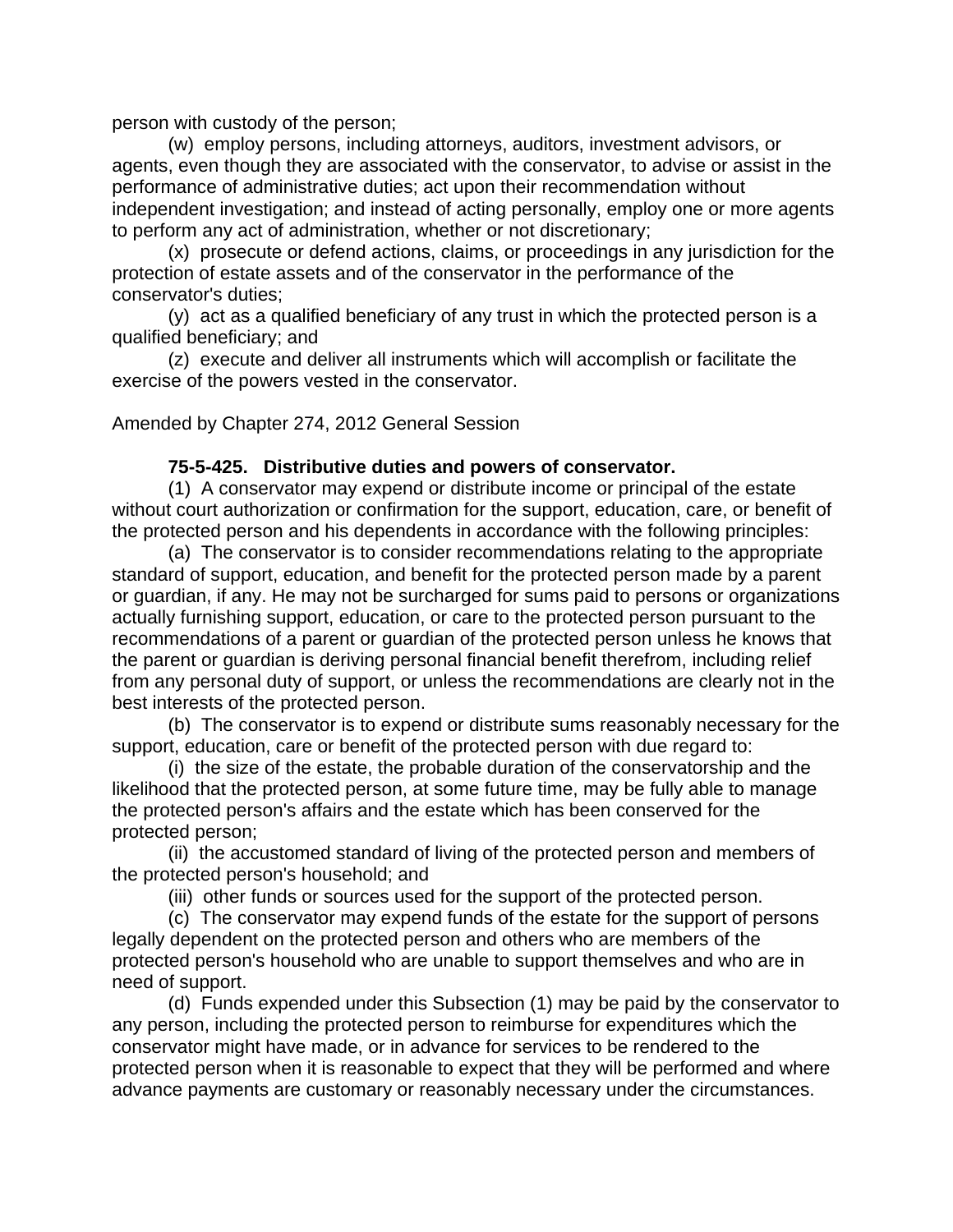(2) If the estate is ample to provide for the purposes implicit in the distributions authorized by Subsection (1), a conservator for a protected person other than a minor has power to make gifts to charity and other objects as the protected person might have been expected to make, in amounts which do not exceed in total for any year 20% of the income from the estate.

(3) When a person who is a minor and who has not been adjudged to have a disability under Subsection 75-5-401(2)(a) attains the age of majority, the person's conservator, after meeting all prior claims and expenses of administration, shall pay over and distribute all funds and properties to the former protected person as soon as possible.

(4) When the conservator is satisfied that a protected person's disability (other than minority) has ceased, the conservator, after meeting all prior claims and expenses of administration, shall pay over and distribute all funds and properties to the former protected person as soon as possible.

(5) If a protected person dies, the conservator:

(a) shall:

(i) deliver to the court for safekeeping any will of the deceased protected person that may have come into the conservator's possession;

(ii) inform the executor or a beneficiary named in the will that the conservator has done so; and

(iii) retain the estate for delivery to a duly appointed personal representative of the decedent or other persons entitled to it;

(b) may continue to pay the obligations lawfully due against the estate and to protect the estate from waste, injury, or damages that might reasonably be foreseeable; and

(c) may apply to exercise the powers and duties of a personal representative so that the conservator may proceed to administer and distribute the decedent's estate without additional or further appointment, provided that at least 40 days from the death of the protected person no other person has been appointed personal representative and no application or petition for appointment is before the court.

(6) Upon application for an order granting the powers of a personal representative to a conservator as provided in Subsection (5)(c) and after notice as provided in Section 75-3-310, the court may order the conferral of the power upon determining that there is no objection and endorse the letters of the conservator to note that the formerly protected person is deceased and that the conservator has acquired all of the powers and duties of a personal representative. The making and entry of an order under this section shall have the effect of an order of appointment of a personal representative as provided in Section 75-3-308 and Chapter 3, Parts 6 through 10, except that the estate in the name of the conservator, after administration, may be distributed to the decedent's successors without prior retransfer to the conservator as personal representative.

Amended by Chapter 274, 2012 General Session

**75-5-426. Enlargement or limitation of powers of conservator.**

Subject to the restrictions of Subsection 75-5-408(1)(d), the court may confer on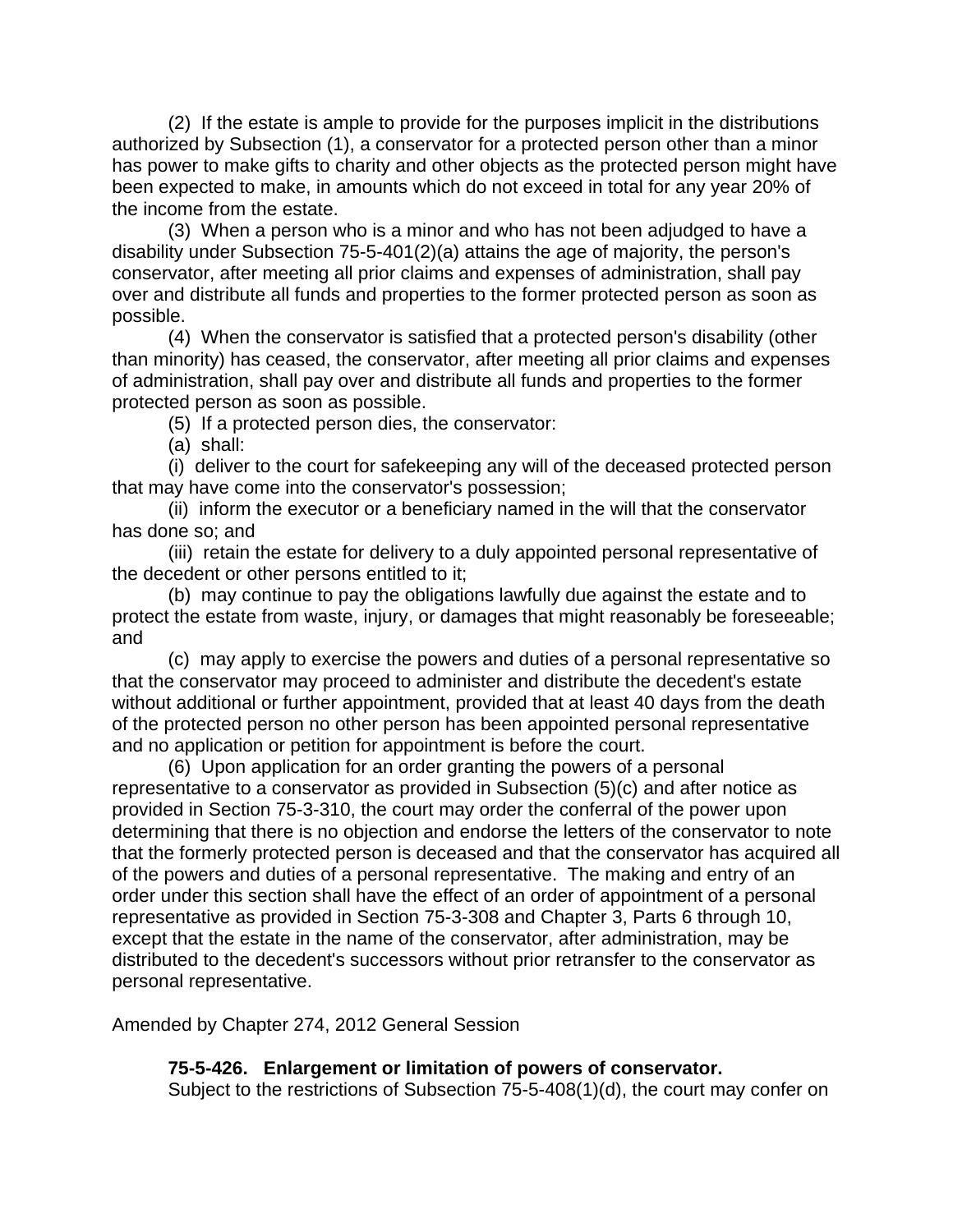a conservator at the time of appointment or later, in addition to the powers conferred on him by Sections 75-5-424 and 75-5-425, any power which the court itself could exercise under Subsections 75-5-408(1)(b) and 75-5-408(1)(c). The court may, at the time of appointment or later, limit the powers of a conservator otherwise conferred by Sections 75-5-424 and 75-5-425, or previously conferred by the court, and may at any time relieve him of any limitation. If the court limits any power conferred on the conservator by Section 75-5-424 or 75-5-425, the limitation shall be endorsed upon his letters of appointment.

Enacted by Chapter 150, 1975 General Session

### **75-5-427. Preservation of estate plan.**

In investing the estate, and in selecting assets of the estate for distribution under Subsections 75-5-425(1) and (2), in utilizing powers of revocation or withdrawal available for the support of the protected person, and exercisable by the conservator or the court, the conservator and the court should take into account any known estate plan of the protected person, including his will, any revocable trust of which he is settlor, and any contract, transfer, or joint ownership arrangement with provisions for payment or transfer of benefits or interests at his death to another or others which he may have originated. The conservator may examine the will of the protected person.

Amended by Chapter 194, 1977 General Session

## **75-5-428. Claims against protected person -- Enforcement.**

(1) A conservator must pay from the estate all just claims against the estate and against the protected person arising before or after the conservatorship upon their presentation and allowance. A claim may be presented by either of the following methods:

(a) The claimant may deliver or mail to the conservator a written statement of the claim indicating its basis, the name and address of the claimant, and the amount claimed.

(b) The claimant may file a written statement of the claim, in the form prescribed by rule, with the clerk of the court and deliver or mail a copy of the statement to the conservator. A claim is considered presented on the first to occur of receipt of the written statement of claim by the conservator, or the filing of the claim with the court.

(2) A presented claim is allowed if it is not disallowed by written statement mailed by the conservator to the claimant within 60 days after its presentation. The presentation of a claim tolls any statute of limitation relating to the claim until 30 days after its disallowance.

(3) A claimant whose claim has not been paid may petition the court for determination of his claim at any time before it is barred by the applicable statute of limitation, and, upon due proof, procure an order for its allowance and payment from the estate. If a proceeding is pending against a protected person at the time of appointment of a conservator or is initiated against the protected person thereafter, the moving party must give notice of the proceeding to the conservator if the outcome is to constitute a claim against the estate.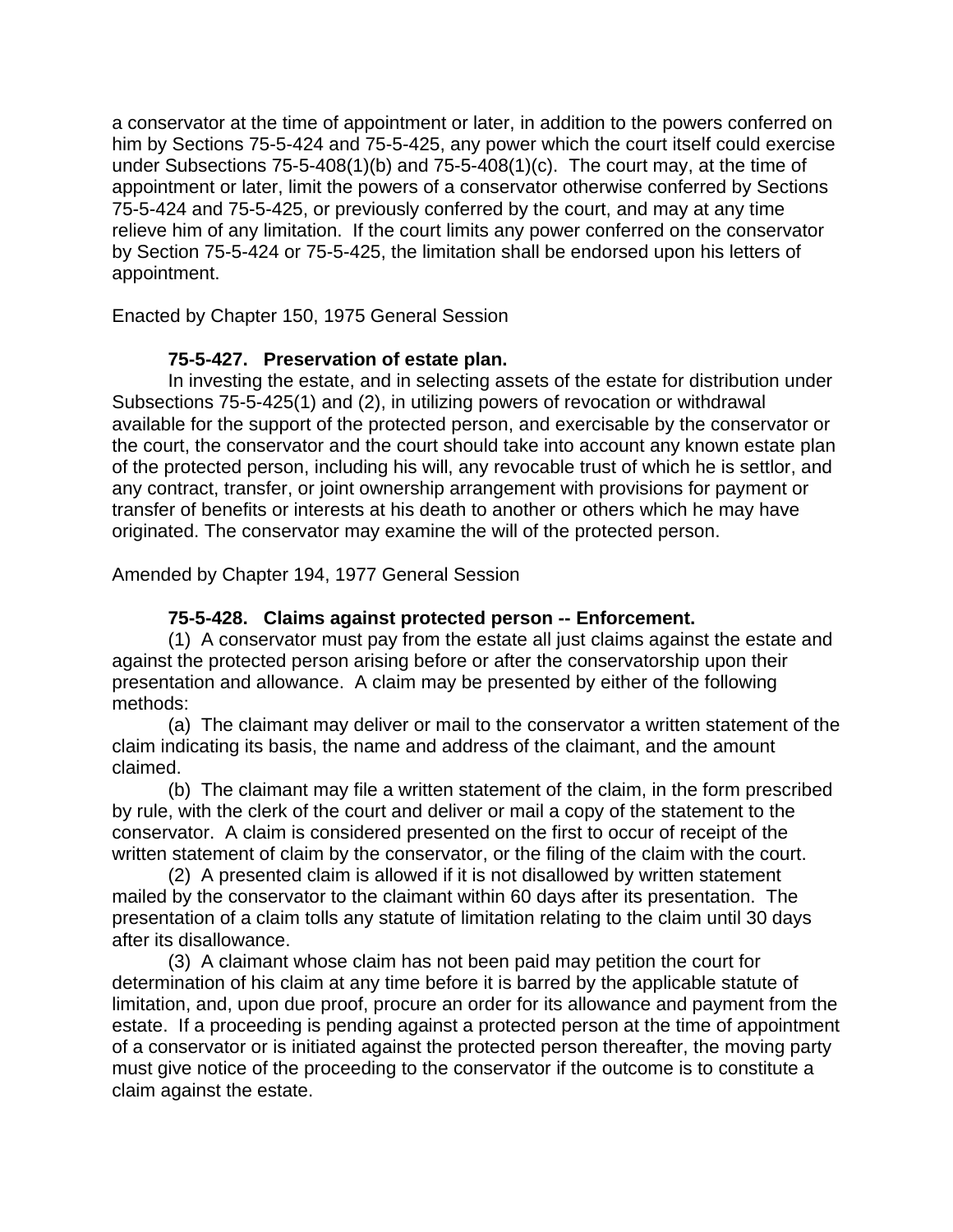(4) If it appears that the estate in conservatorship is likely to be exhausted before all existing claims are paid, preference is to be given to prior claims for the care, maintenance, and education of the protected person or his dependents and existing claims for expenses of administration.

Amended by Chapter 306, 2007 General Session

#### **75-5-429. Individual liability of conservator.**

(1) Unless otherwise provided in the contract, a conservator is not individually liable on a contract properly entered into in his fiduciary capacity in the course of administration of the estate unless he fails to reveal his representative capacity and identify the estate in the contract.

(2) The conservator is individually liable for obligations arising from ownership or control of property of the estate or for torts committed in the course of administration of the estate only if he is personally at fault.

(3) Claims based on contracts entered into by a conservator in his fiduciary capacity, on obligations arising from ownership or control of the estate, or on torts committed in the course of administration of the estate may be asserted against the estate by proceeding against the conservator in his fiduciary capacity, whether or not the conservator is individually liable therefor.

(4) Any question of liability between the estate and the conservator individually may be determined in a proceeding for accounting, surcharge, indemnification, or other appropriate proceeding or action.

Enacted by Chapter 150, 1975 General Session

#### **75-5-430. Termination of proceeding.**

The protected person, his personal representative, the conservator, or any other interested person may petition the court to terminate the conservatorship. A protected person seeking termination is entitled to the same rights and procedures as in an original proceeding for a protective order. The court, upon determining after notice and hearing that the minority or disability of the protected person has ceased, may terminate the conservatorship. Upon termination, title to assets of the estate passes to the former protected person or to his successors, subject to provision in the order for expenses of administration or to conveyances from the conservator to the former protected persons or his successors to evidence the transfer.

Enacted by Chapter 150, 1975 General Session

#### **75-5-431. Payment of debt and delivery of property to foreign conservator without local proceedings.**

(1) Any person indebted to a protected person, or having possession of property or of an instrument evidencing a debt, stock, or chose in action belonging to a protected person, may pay or deliver to a conservator, guardian of the estate, or other like fiduciary appointed by a court of the state of residence of the protected person, upon being presented with proof of his appointment and an affidavit made by him or on his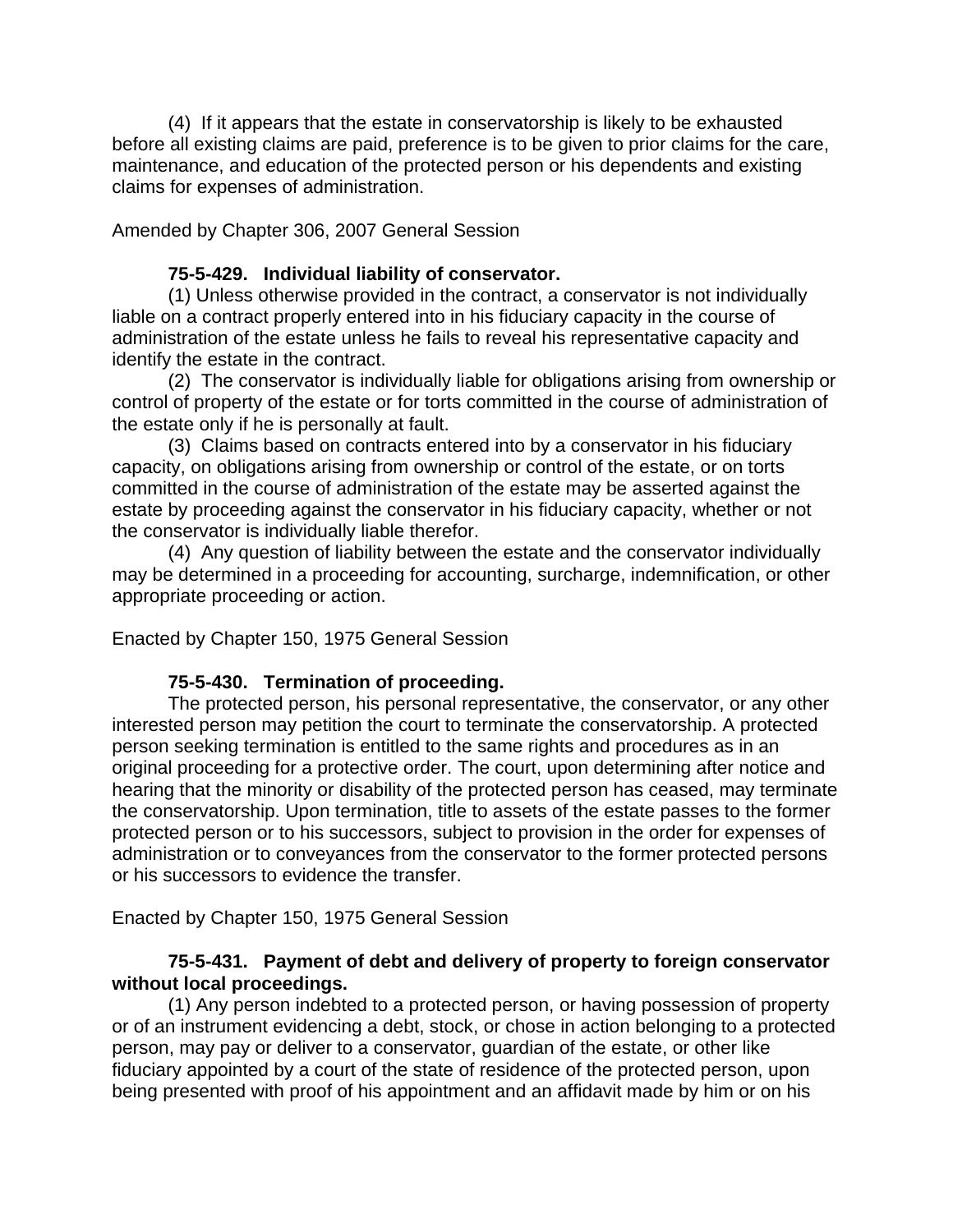behalf stating:

(a) That no protective proceeding relating to the protected person is pending in this state; and

(b) That the foreign conservator is entitled to payment or to receive delivery.

(2) If the person to whom the affidavit is presented is not aware of any protective proceeding pending in this state, payment or delivery in response to the demand and affidavit discharges the debtor or possessor.

Enacted by Chapter 150, 1975 General Session

# **75-5-432. Foreign conservator -- Proof of authority -- Bond -- Powers.**

If no local conservator has been appointed and no petition in a protective proceeding is pending in this state, a domiciliary foreign conservator may file with a court in this state in a county in which property belonging to the protected person is located, authenticated copies of his appointment and of any official bond he has given. Thereafter, he may exercise as to assets in this state all powers of a local conservator and may maintain actions and proceedings in this state subject to any conditions imposed upon nonresident parties generally.

Amended by Chapter 194, 1977 General Session

## **75-5-433. Embezzlement of protected person's estate -- Citation to person suspected.**

Upon petition made by any interested person against anyone suspected of having concealed, embezzled, or conveyed away any of the money, goods or effects, or an instrument in writing, belonging to the protected person, ward, or to his estate, the court may cite the suspected person to appear before it and may examine and proceed with him on the charge; and if on such examination it appears that he has wrongful possession of any such property, the court may order the delivery of the same to the conservator or guardian.

Amended by Chapter 194, 1977 General Session

## **75-5-501. Power of attorney not affected by disability or lapse of time -- Agent responsibilities.**

(1) Whenever a principal designates another as the principal's attorney-in-fact or agent by a power of attorney in writing and the writing contains the words "This power of attorney shall not be affected by disability of the principal," or "This power of attorney shall become effective upon the disability of the principal," or similar words showing the intent of the principal that the authority conferred shall be exercisable notwithstanding the principal's disability, the authority of the attorney-in-fact or agent is exercisable by the attorney-in-fact or agent as provided in the power on behalf of the principal notwithstanding:

(a) later disability or incapacity of the principal at law or later uncertainty as to whether the principal is dead or alive; or

(b) the lapse of time since the execution of the instrument, unless the instrument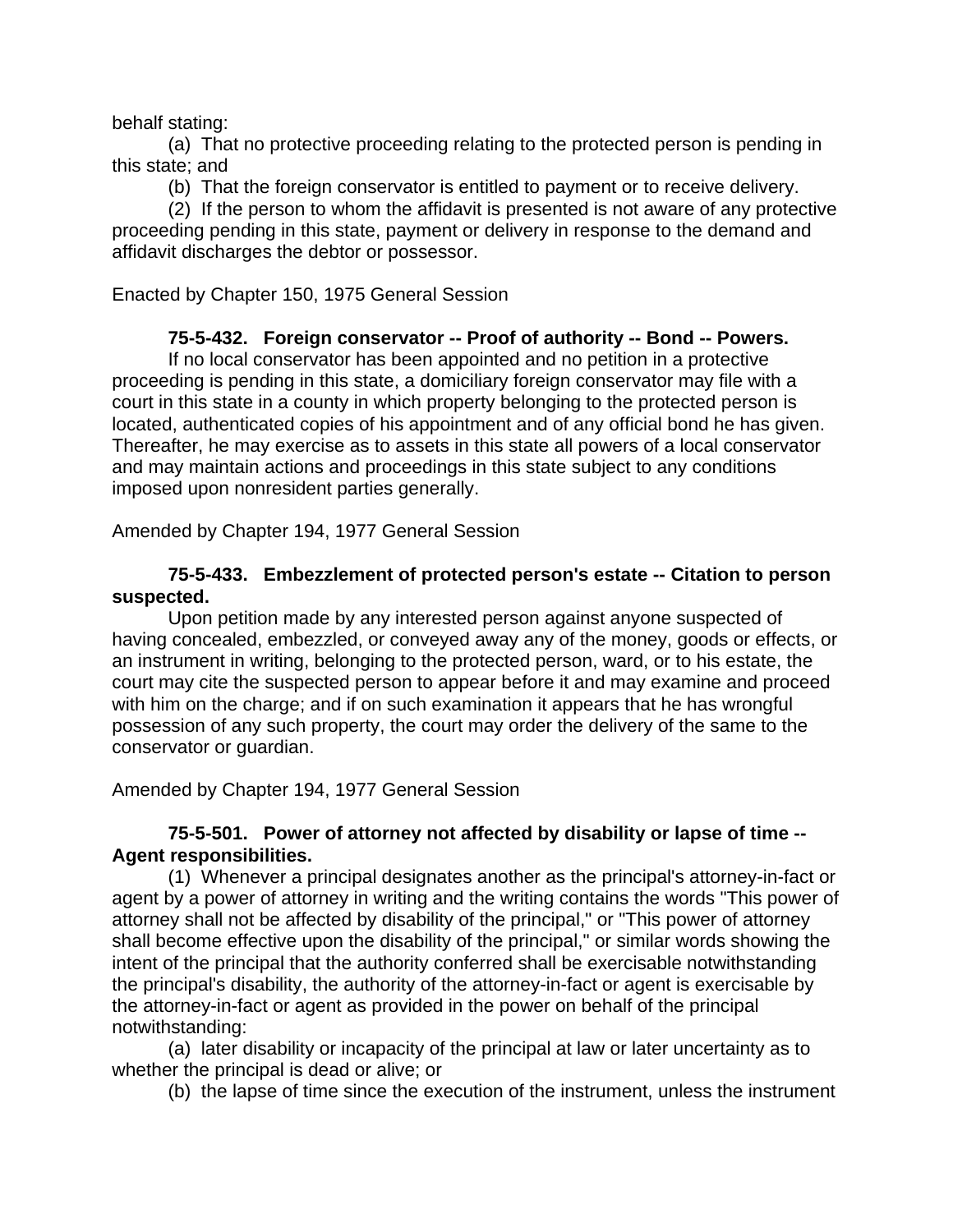states a time of termination.

(2) If an attorney-in-fact or agent determines that the principal has become incapacitated or has acquired a disability and the power of attorney by its terms remains in effect or becomes effective as a result of a principal's incapacity or disability, the attorney-in-fact or agent shall:

(a) notify all interested persons of the attorney-in-fact's or agent's status as the power of attorney holder within 30 days of the principal's incapacitation, and provide them with the attorney-in-fact's or agent's name and address;

(b) provide to any interested persons upon written request, a copy of the power of attorney;

(c) provide to any interested persons upon written request, an annual accounting of the assets to which the power of attorney applies, unless the power of attorney specifically directs that the attorney-in-fact or agent is not required to do so; and

(d) notify all interested persons upon the death of the principal.

(3) All interested persons shall be notified within 10 days if the attorney-in-fact or agent changes. The notification shall be made by the new attorney-in-fact or agent who shall then be accountable to the interested persons in accordance with Subsection (2).

(4) All acts done by the attorney-in-fact or agent pursuant to the power during any period of disability or incompetence or uncertainty as to whether the principal is dead or alive have the same effect and inure to the benefit of and bind the principal or the principal's heirs, devisees, and personal representative as if the principal were alive, competent, and did not have a disability, except as provided in Section 75-5-503.

(5) A conservator may be appointed for a principal even though the principal has a valid power of attorney in place. If a conservator thereafter is appointed for the principal, the attorney-in-fact or agent, during the continuance of the appointment, shall account to the conservator rather than the principal. The conservator, pursuant to court order, has the same power the principal would have had, if the principal did not have a disability or was not incompetent, to revoke, suspend, or terminate all or any part of the power of attorney or agency.

(6) For the purposes of this section, "interested person" means any person entitled to a part of the principal's estate from the principal's will or through the intestacy laws, whichever is applicable.

Amended by Chapter 274, 2012 General Session

#### **75-5-502. Other powers of attorney not revoked until notice of death or disability.**

(1) The death, disability, or incompetence of any principal who has executed a power of attorney in writing other than a power as described by Section 75-5-501, does not revoke or terminate the agency as to the attorney-in-fact, agent, or other person who, without actual knowledge of the death, disability, or incompetence of the principal, acts in good faith under the power of attorney or agency. Any action so taken, unless otherwise invalid or unenforceable, binds the principal and his heirs, devisees, and personal representatives. This power is exercisable notwithstanding the lapse of time since the execution of the instrument, unless the instrument states a time of termination.

(2) An affidavit, executed by the attorney-in-fact or agent stating that he did not